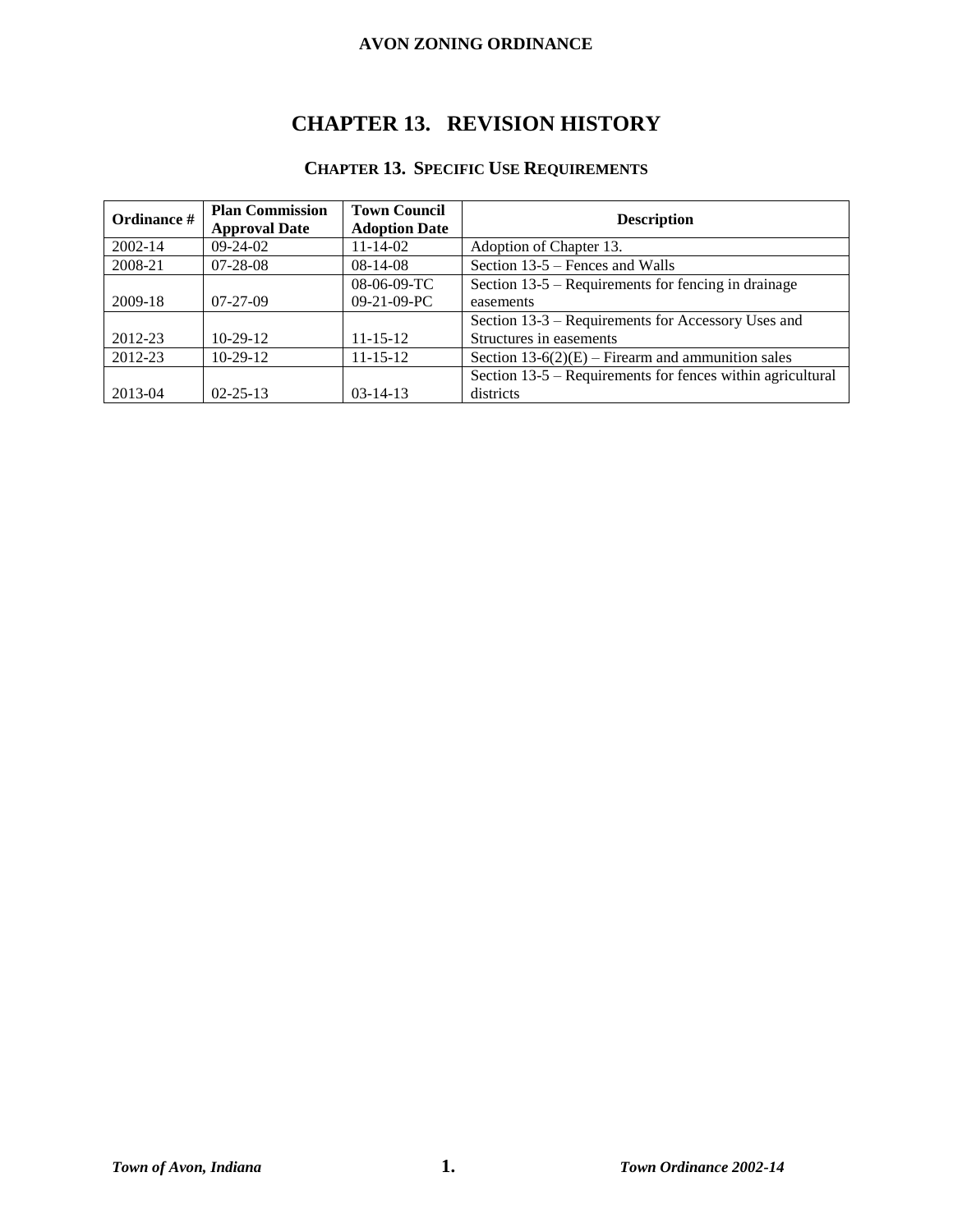#### **CHAPTER 13. SPECIFIC USE REQUIREMENTS**

\_\_\_\_\_\_\_\_\_\_\_\_\_\_\_\_\_\_\_\_\_\_\_\_\_\_\_\_\_\_\_\_\_\_\_\_\_\_\_\_\_\_\_\_\_\_\_\_\_\_\_\_\_\_\_\_\_\_\_\_\_\_\_\_\_\_\_\_\_\_\_\_\_\_\_\_\_

\_\_\_\_\_\_\_\_\_\_\_\_\_\_\_\_\_\_\_\_\_\_\_\_\_\_\_\_\_\_\_\_\_\_\_\_\_\_\_\_\_\_\_\_\_\_\_\_\_\_\_\_\_\_\_\_\_\_\_\_\_\_\_\_\_\_\_\_\_\_\_\_\_\_\_\_\_

- Section 13-1. Lots
- Section 13-2. Permitted Obstruction in Required Yards
- Section 13-3. Accessory Uses and Structure
- Section 13-4. Swimming Pools and Hot Tubs
- Section 13-5. Fences and Walls
- Section 13-6. Home Occupations
- Section 13-7. Bed and Breakfast Establishments
- Section 13-8. Residential Facility for the Mentally Ill
- Section 13-9. Manufactured Home Standards
- Section 13-10. Satellite Dish Antenna
- Section 13-11. Amateur Radio Antenna
- Section 13-12. Wireless Communication Service Facilities
- Section 13-13. Temporary Uses
- Section 13-14 Sexually Oriented Businesses

#### **Section 13-1. Lots**

#### **1. Number of Buildings on a Lot**

Except in the case of a unified development located in a C-4 Office District, I-4 Industrial Park District, or SC Shopping Center District, no more than one principal use and no more than one principal building may be located on a single lot of record or a single zoning lot.

#### **2. Division of Lots**

No lot shall hereafter be divided into two or more lots for the purpose of transfer of ownership, unless the division shall conform to the applicable regulations of the Subdivision Control Ordinance and this Ordinance.

#### **3. Corner Lots**

On a corner lot, both lot lines abutting on a street shall be considered front lot lines, and the required front yard setback on corner lots shall apply to each side of the lot facing a street. The remaining sides of the lot shall be considered side lot lines, and the required side yard setback on corner lots shall apply to each side of the lot not facing a street.

#### **4. Street Frontage and Access**



- **A.** Every lot must have frontage on a public street or permitted private access drive and must be provided with facilities (traffic access points) for ingress and egress to and from such street or drive. The number of facilities for ingress and egress for lots having one hundred (100) feet or less of frontage shall not exceed one (1), provided that each multi-family development, regardless of size, shall have an additional point of ingress and egress for emergency access. For lots having more than one hundred (100) feet of frontage, the number of facilities for ingress and egress shall be at the determination of the Plan Commission. Any request for more than one point of ingress and egress onto any public street shall require the submittal of a traffic study.
- **B.** Private access drives shall only be permitted where, because of unusual site conditions, full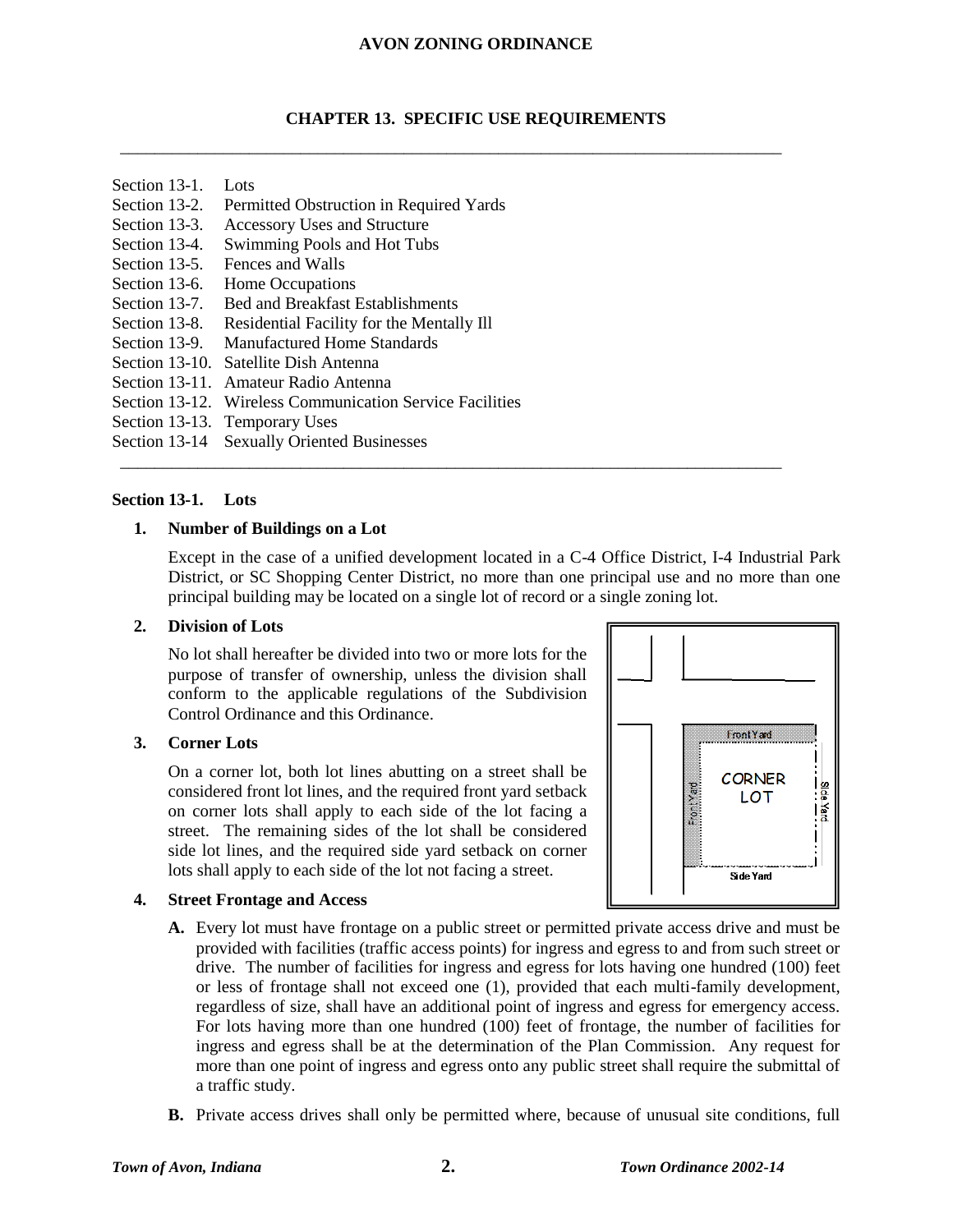compliance with the requirement for frontage on a public street would prevent reasonable access to the area. As used in this section, "unusual site conditions" shall include, but not be limited to, lots with acreage sufficient for development but with limited road frontage, and lots which currently do not have frontage on a public street. As used in this section, a lot shall be considered to not have "reasonable access" if access through a dedicated public street would result in a physical or financial hardship, thereby making the site prohibitive for development.

- **C.** Private access drives shall meet the following requirements.
	- **(a)** Private access drives shall provide access only to commercial and industrial lots.
	- **(b)** Private access drives shall provide access only to abutting lots and shall be allowed only for such drives that have no public interest for traffic circulation.
	- **(c)** Private access drives shall not be created to provide access to more than three lots.
	- **(d)** The design and improvement of private access drives shall be to the same standards as those for public roads providing access to similar development and shall adhere to all provisions of the Subdivision Control Ordinance of the Town of Avon for public roads.

#### **5. Lot Area Exclusions**

Any portion of a lot located within the 100-year floodplain or floodway, within wetlands, lakes, ponds, areas used for storm water detention, or areas used for floodplain compensatory storage, may not be counted towards the minimum lot area.

#### **6. Yards, Courts, and other Open Spaces on Lots**

#### **A. Open Spaces**

The provisions of yards, courts, and other open spaces and minimum lot area legally required for a building shall be a continuing obligation of the owner of such building or property on which it is located, as long as the building or property is in existence. Furthermore, no legally required yards, courts, or other open space, or minimum lot area allocated to any building, shall by virtue of change of ownership, or for any other reason, be used to satisfy yard, court, or other open space or minimum lot area requirements for any other building.

## **B. Location of Required Yards, Courts, and other Open Space**

All yards, courts, and other open space allocated to a building or group of buildings shall be located on the same zoning lots as such building or group of buildings.

## **C. Yards for Existing Buildings**

No yard now or hereafter provided for a building existing on the effective date of this Ordinance shall subsequently be reduced below, or further reduced if already less than, the minimum yard requirement of this Ordinance for equivalent new construction.

## **7. Vision Clearance Areas**

No building, structure or improvement, including landscaping, shall be erected, placed, planted or maintained so as to interfere with a vision clearance area located between the heights of two and one half (2  $\frac{1}{2}$ ) feet and nine (9) feet above the crown of a street, driveway or alley. A vision clearance area shall be established for all streets whether public or private, in one of the following manners:

**A.** on a corner lot, the clear sight triangular area is formed by the street right-of-way lines and the

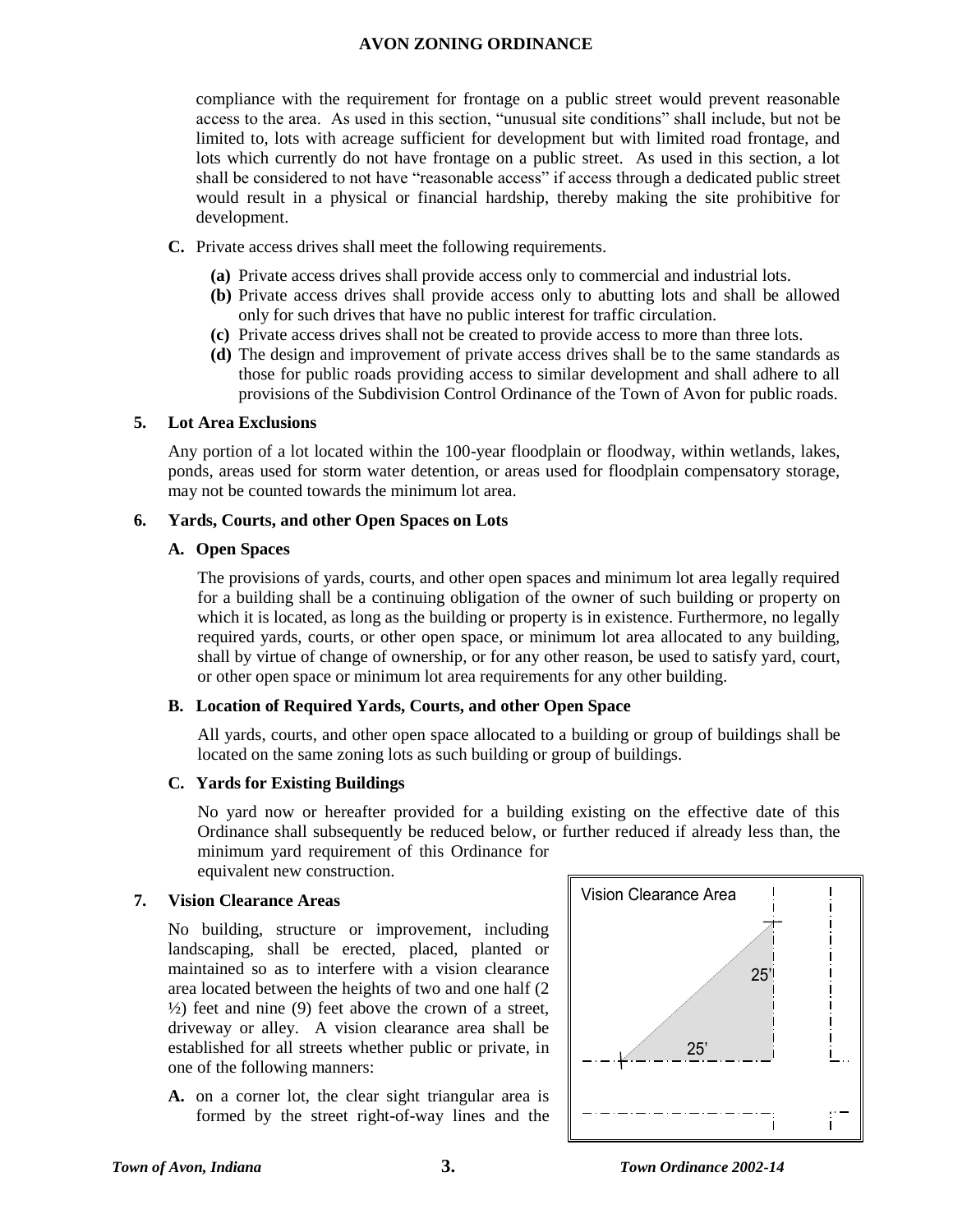diagonal line connecting points measured twenty-five (25) feet along the right-of-way lines from the intersection of such streets' right-of-way lines, or in case of a round or cut property corner, from the intersection of the street right-of-way lines extended; or

- **B.** on a lot adjacent to an at-grade railroad crossing, the clear sight triangular area is formed by the side lot line sharing a boundary with the railroad right-of-way, the street right-of-way line, and the diagonal line connecting points measured twenty-five (25) feet from the intersection of such lines, or
- **C.** on a lot which has a driveway, abuts an alley or which is next to a lot which has a driveway, the two clear sight triangular areas are formed by the street right-of-way line, both sides of either the alley right-of-way or of the surface edge of the driveway, and the diagonal line connecting points measured (10) feet from the intersection of the street right-of-way line and driveway or alley lines extended.
- **D.** Where no right-of-way line has been determined, a line parallel to the property line, drawn at a distance of thirty (30) feet from the edge of pavement, shall be used in place of the right-ofway line in the equations above.

## **Section 13-2. Permitted Obstruction in Required Yards**

The following shall not be considered to be obstructions when located in the required yards specified.

- **1. All Yards**
	- **A.** Open porches, patios, terraces, and decks not over eighteen (18) inches above the average grade, but not including permanently roof-over porches, patios, terraces, and decks, provided, however, such porches, patios, terraces, and decks shall not extend more than two (2) feet into the required yards.
	- **B.** Residential window awnings attached to the principal dwelling, but not projecting more than three (3) feet out, and at least seven (7) feet above the average level of the adjoining ground.
	- **C.** Steps, four (4) feet or less above grade which are necessary for access to a permitted building.
	- **D.** Chimneys projecting eighteen (18) inches or less into the yard;
	- **E.** Arbors, trellises, flag poles, fountains, sculptures, plant boxes, and other similar ornamental objects.
	- **F.** Overhanging eaves and gutters projecting three (3) feet or less into the yard.

#### **2. Front Yards**

- **A.** One-story bay windows projecting three (3) feet or less into the yard.
- **B.** Down spouts projecting not more than six (6) feet into the yard.

#### **3. Side and Rear Yards**

- **A.** Air conditioning units and compressors.
- **B.** One-story bay windows projecting three (3) feet or less into the yard.

#### **4. Rear Yards**

- **A.** Enclosed, attached or detached off-street parking spaces in non-residential districts.
- **B.** Balconies and breezeways.

#### **Section 13-3. Accessory Uses and Structures**

**1.** Accessory uses and structures are allowed in the various districts, subject to any particular limitations therein, and provided they shall be: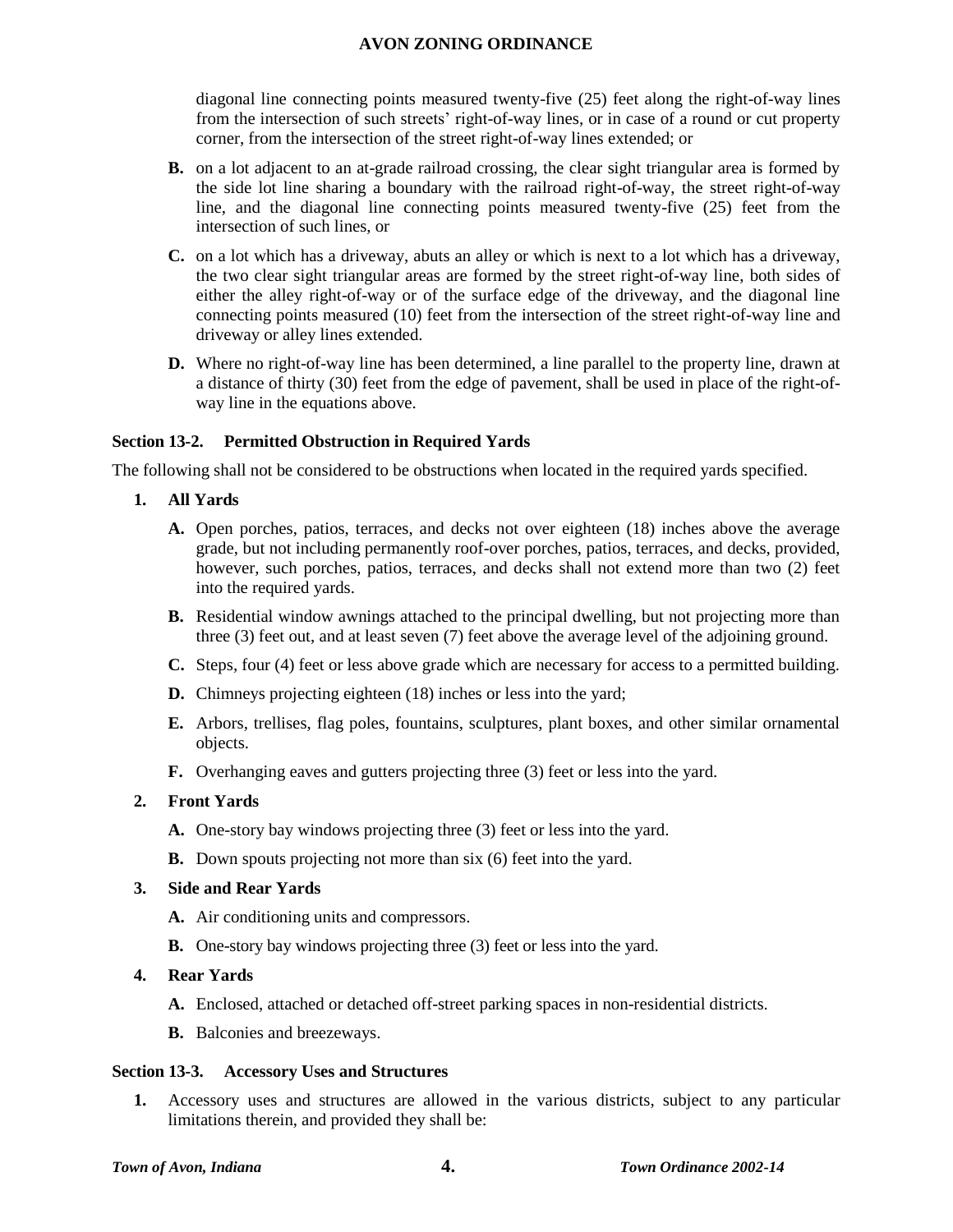- **A.** incidental to the principal use or structure;
- **B.** operated and maintained on the same lot as the principal use or structure;
- **C.** subordinate in height, area, purpose, and location to the principal use or structure;
- **D.** located at least ten (10) feet away from the principal use or structure; and
- **E.** compatible in style and materials with the principal use or structure.

Where authorized by this Ordinance, wireless communication service facilities may be considered an accessory use.

- **2.** Except as provided elsewhere in this Ordinance, no accessory use, building, or structure or portion thereof, shall be located in front of the rear building line of the principal building. Furthermore, each accessory use, building, or structure or portion thereof, shall adhere to the side or rear yard requirements of the district in which it is located.
- **3.** No accessory use, building, or structure shall be permitted prior to the construction and operation of the principal building.
- **4.** No accessory use, building, or structure shall be permitted within any drainage, utility, landscape, maintenance, access easement or additional easements as provided by the Avon Zoning Administrator. This restriction shall apply to porches, patios and decks as defined herein.
- **5.** Porches, patios or decks eighteen (18) inches above grade shall comply with all yard setback requirements of the district in which it is located except for stairs, which may encroach into the required yards. Such porches, patios or decks shall require an Improvement Location Permit.

## **Section 13-4. Swimming Pools and Hot Tubs**

In addition to conforming to the regulations for accessory uses and structures set forth above, all swimming pools and hot tubs shall meet the following requirements.

- **1.** No swimming pool shall be installed in the Town without first being issued an Improvement Location Permit pursuant to Chapter, 4, Section 4-1 (Improvement Location Permit).
- **2.** No accessory swimming pool or hot tub shall be located in any required front yard or in front of the front building line of a principal use.
- **3.** No accessory swimming pool or hot tub shall be located in any required side or rear yard.
- **4.** No pools or hot tubs shall be erected or constructed unless adequate distance from overhead electrical wires is provided in accordance with the most current additions of the National Safety Code and the National Electrical Code.
- **5.** All swimming pools and hot tubs shall be included in the calculation of maximum lot coverage.
- **6.** All swimming pool construction, including associated decking, fencing and means of access shall conform with the regulations set forth in Indiana Administrative Code Title 675, Article 20: Swimming Pool Code. (675 IAC 20-4)

## **Section 13-5. Fences and Walls**

In addition to conforming to the regulations for accessory uses and structures set forth above, all fences, walls, and like structural barriers shall meet the following requirements.

## **1. Improvement Location Permit**

A fence, wall, or like structural barrier shall require an Improvement Location Permit pursuant to Chapter, 4, Section 4-1 (Improvement Location Permit) and further are subject to the regulations of this Section.

## **2. Fences Permitted Generally**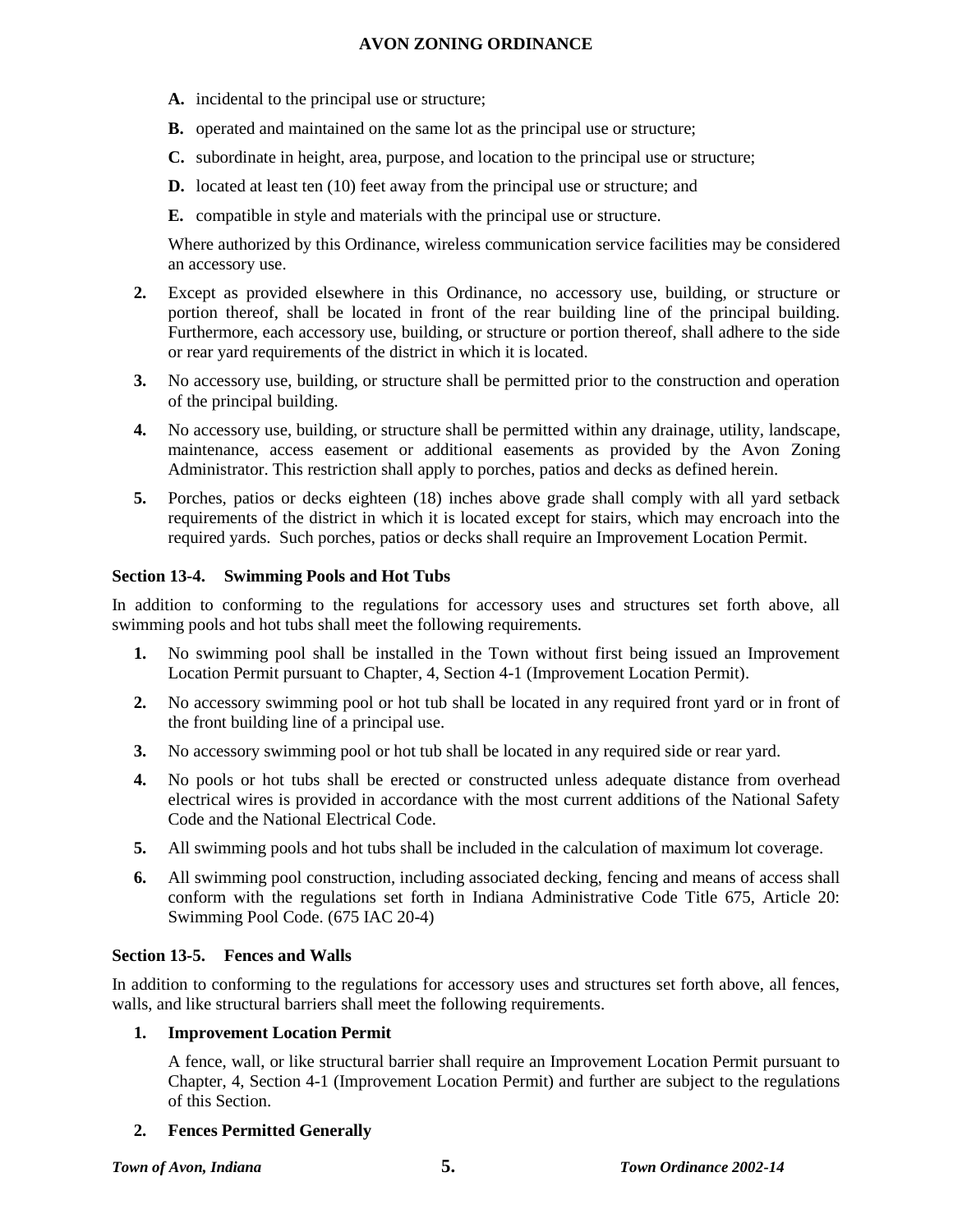## **A. Residential and Agricultural Districts**

The following fence materials are permitted in the residential districts:

- **(a)** Wood.
- **(b)** Wrought iron.
- **(c)** Masonry or stucco wall.
- **(d)** Live continuous dense hedge of a non-hazardous nature.
- **(e)** PVC/Vinyl.
- **(f)** Vinyl coated chain link.
- **(g)** Barbed wire, subject to Section 13-5[6].
- **(h)** Chain link, chicken wire, wire mesh, agricultural wire (typical farm field fence) shall only be permitted in agricultural districts for the containment of livestock or to surround agricultural fields.

#### **B. Non-residential Districts**

- **(a)** Wood.
- **(b)** Wrought iron.
- **(c)** Chain-link of conventional construction utilizing metal piping or tubing for fence post.
- **(d)** Masonry or stucco wall.
- **(e)** Live continuous dense hedge of a non-hazardous nature.
- **(f)** Barbed wire, subject to Section 13-5(2)(A)(g) and 13-5[6].
- **(g)** PVC/Vinyl

#### **C. Safety Fencing**

The Zoning Administrator may require safety fencing for all construction sites that present an immediate danger to the public health, safety and welfare.

#### **3. Location and Height Limitations**

#### **A. Agricultural Districts**

- **(a)** Fences, walls, or like structural barriers located in a front yard shall not exceed four (4) feet, except containment fences and agricultural field fences shall not exceed six (6) feet in height within a front yard.
- **(b)** Fences, walls, or like structural barriers located in a side or rear yard shall not exceed eight (8) feet in height.
- **(c)** Fence posts or support framework may exceed these height limitations by six (6) inches

#### **B. Residential Districts**

- **(a)** Fences, walls, or like structural barriers located in a front yard shall be ornamental in nature, at least sixty percent (60%) open, and limited to a maximum height of four (4) feet. Live continuous dense hedges shall be limited to a maximum height of three (3) feet.
- **(b)** Fences, walls, or like structural barriers located in a side or rear yard shall be limited to a maximum height of six (6) feet.
- **(c)** Fence posts or support framework may exceed these height limitations by four (4) inches.

### **C. Non-residential Districts**

- **(a)** In all Commercial Districts, fences, walls, or like structural barriers shall be prohibited in any front yard. For side and rear yards in the Commercial Districts, fences, walls, or like structural barriers shall be limited to a maximum height of six (6) feet.
- **(b)** In all Industrial Districts, fences, walls, or like structural barriers shall be limited to a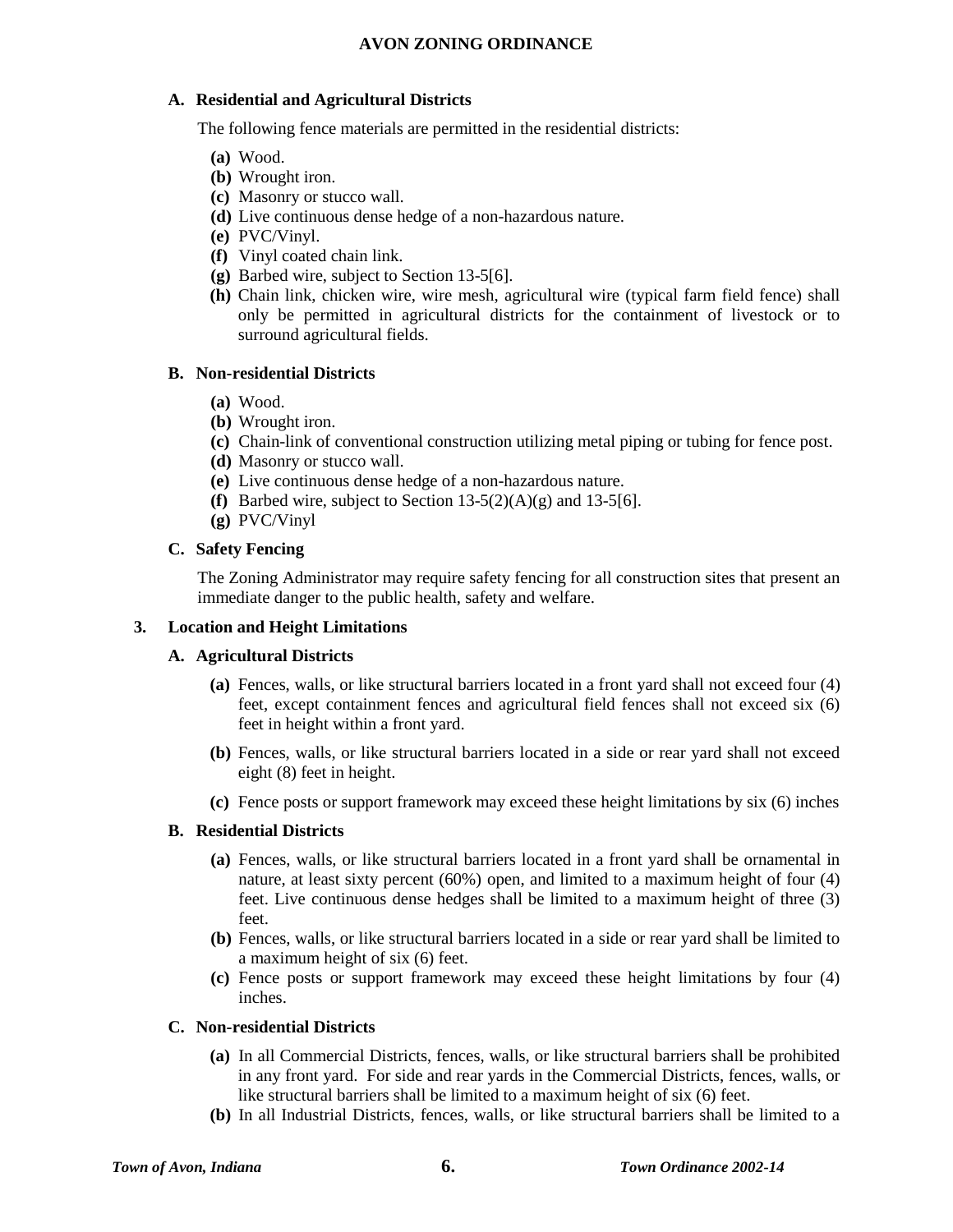maximum height of eight (8) feet.

**(c)** Fence posts or support framework may exceed these height limitations by six (6) inches

## **D. Highways, Streets and Public Right of Ways, Drainage Easements**

No fence, wall, or like structural barrier shall be erected or allowed on a public street, highway, alley or other public right-of-way. Fences, walls, or like structural barriers erected or placed in such areas shall be a violation of this Ordinance, subject to the provisions of Chapter 19 (Enforcement), and may be summarily removed by the Town of Avon.

## **E. Utility Easements**

Fences, walls, or like structural barriers may be placed in public utility easements, subject to the following:

- **(a)** Prohibitions
	- **(1)** No fence, wall, or like structural barrier shall be allowed within a drainage easement prior to the recording of an Easement Encroachment Agreement with the title of the property.
	- **(2)** No fence, wall or like structural barrier shall be erected in such a manner as to leave Town staff without means of access to a connected or abutting easement.
	- **(3)** No fence, wall or like structure shall be erected above the known location of a buried storm water drainage conveyance.
	- **(4)** No fence, wall or like structure shall be located within five (5) feet of any storm water inlet.
	- **(5)** No impervious fence, wall or like structural barrier shall be allowed within a drainage easement.
- **(b)** Permissions
	- **(1)** A fence, wall, or like structural barrier may be permitted within a drainage easement, subject to the following:
		- **i.** Easement Encroachment Agreement
			- **a.** Prior to the issuance of a permit for the location of a fence, wall or like structural barrier within a drainage agreement, an Easement Encroachment Agreement shall be recorded with the title to the property.
			- **b.** The Easement Encroachment Agreement shall be on a form acceptable to the Town.
			- **c.** Any cost associated with the recording of an Easement Encroachment Agreement shall be borne by the property owner or their designee.
		- **ii.** Access
			- **a.** Any fence, wall or like structure within a drainage easement shall be erected in such a manner as to allow access to connected or abutting drainage easements.
			- **b.** If, in the sole determination of the Town, additional gates or removable sections are necessary to provide access to connected or abutting drainage easements, the Town may require such improvements as a condition of approving the proposed fence, wall or like structural barrier.
				- **1.** Failure to agree to the provision of any such required gate or removable section will result in the denial of the requested permit.
				- **2.** The elimination or disabling of a required gate or removable section shall constitute a violation of this ordinance, and be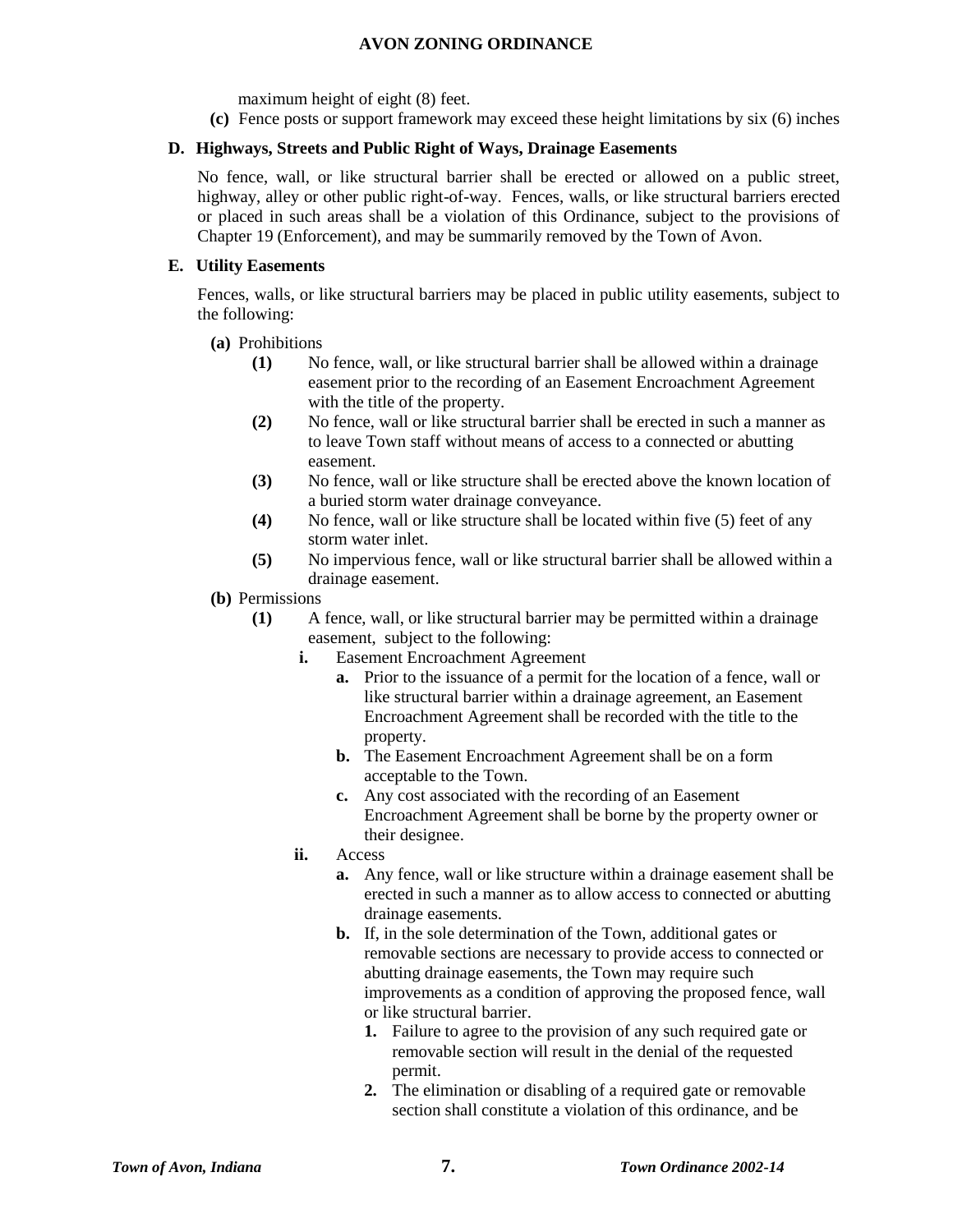subject to enforcement as per the provisions of Chapter 19 of this ordinance.

- **iii.** Buried Storm Water Conveyance
	- **a.** A registered utility location service shall identify and verify the location of any buried storm water conveyance prior to the issuance of a permit for any fence, wall or like structural barrier.
	- **b.** The location of any buried storm water conveyance shall be noted on the submitted plot plan accompanying the requested permit.
	- **c.** Any fence, wall or like structural barrier shall be offset a minimum of five feet (5') from the location of any buried storm water conveyance.
- **iv.** Permeability
	- **a.** A minimum unobstructed gap of twenty-five percent (25%) of the width of any vertical fence slat or plank shall be provided between abutting slats or planks within any portion of the fence within the swale.
	- **b.** Slats or planks may be allowed to be mounted in a flush or touching manner if the proposed fence design provides an equivalent unobstructed pervious area (20%) within the portion of the area within the swale
		- **1.** The proposed unobstructed pervious area shall begin in contact with grade level.
		- **2.** The proposed unobstructed pervious area shall continue to an elevation one (1) foot below the top of the swale.
	- **c.** Any proposed wall or like structural barrier shall meet the same 20% permeability standard as any slat fence for the portion of the wall or like structural barrier within the swale.
		- **1.** A plan depicting the means of meeting the 20% permeability standard shall be submitted with any application for any wall or like structural barrier.
- **(c)** Review
	- **(1)** Fence permit requests shall be reviewed and approved by the Avon Public Works Director or the Director's designee prior to issuance.

## **4. Construction and Maintenance Requirements**

## **A. Construction**

- **(a)** All fences shall be designed and constructed in conformity with the wind, stress, foundation, structural, and other requirements of the Building Code and other ordinances of the Town of Avon.
- **(b)** All fences, walls, and like structural barriers shall meet the vision clearance requirements set forth in Section 13-1(7) above.
- **(c)** All fence posts and support framework shall be located on the side of the fence facing the fence owner's property, and the fence's finished side shall face the exterior of the lot.
- **(d)** All chain link fences must be a minimum of nine (9) gauge.
- **(e)** All fences that completely enclose a lot or portion thereof shall have at least one gate access.
- **(f)** No fence shall be constructed of a material or in a manner obviously intended to inflict great bodily harm should a person or animal attempt to climb or scale it. Such material includes, but is not limited to, electrically charged wires or other electrical conduit, broken glass, razor blades, and sharp or ragged metal spikes or spears. Barbed wire may be permitted pursuant to Paragraph 6 of this Section and Paragraph  $2(A)(g)$ .

#### **B. Maintenance**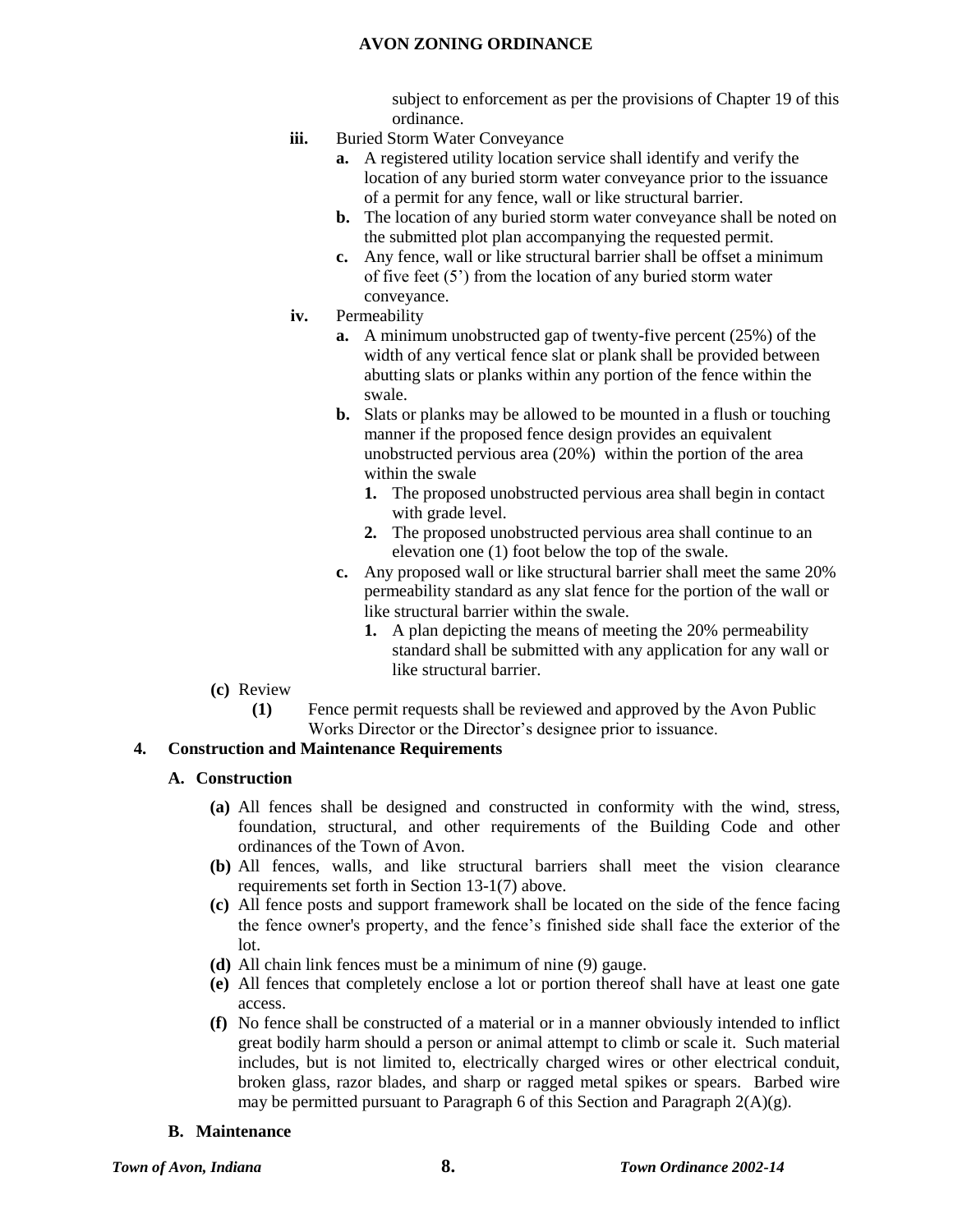Every fence shall be maintained in a structurally sound and safe condition at all times. Every fence shall be maintained in a good and presentable condition, free of clutter, debris, damage or missing elements. Every damaged or missing element of any fence shall be repaired or replaced immediately.

#### **5. Enforcement**

- **A.** Any fence, wall, or like structural barrier erected, enlarged, expanded, altered, relocated, maintained, or repaired contrary to this Section shall be deemed a violation of this Ordinance and shall be subject to the provisions of Chapter 19 (Enforcement).
- **B.** Subject to the requirements of Chapter 6 (Nonconforming Lots, Uses and Structures), any fence lawfully existing at the time this Ordinance is adopted that does not conform with this Section may be continued so long as it otherwise remains lawful. Notwithstanding the foregoing, the following fences, due to the public safety risk they pose, shall be immediately removed or immediately brought in full compliance with this Section upon adoption of this Ordinance:
	- **(a)** Nonconforming barbed wire or electrically charged fences, and
	- **(b)** Dilapidated or deteriorated fences.

## **6. Special Regulations for Barbed Wire Fences**

- A. Barbed wire fences may be permitted in industrial districts, and then only where the Zoning Administrator first makes a finding that such a fence is necessary to protect the safety of persons or for security of the property, and issues a permit accordingly. In making his determination the Zoning Administrator may consider the type of use involved, the property's security needs or its inherent danger to the public safety.
	- **(a)** Where the Zoning Administrator determines that a barbed wire fence is appropriate, the barbed wire shall be installed at least six (6) feet above ground level, and be either:
	- **(b)** in a gable configuration having five strands or less, or
	- **(c)** attached to an angled arm supported approximately forty-five (45) degrees to the vertical and having three strands or less.
- B. Barbed wire fences may be used in districts where agricultural activities are permitted subject to the following limitations:
	- **(a)** Barbed wire fences shall only be permitted in agricultural districts for the containment of livestock or to surround agricultural fields and may not otherwise be used as a property fence, boarder fence or security/privacy fence.
	- **(b)** Barbed wire shall be placed a minimum of 4' above grade level.

## **7. Conflicts with Other Provisions**

Nothing in this Section shall be interpreted as requiring permits for ordinary landscaping, flowers or the like. Furthermore, nothing in this Section shall modify any requirements of Chapter 16 (Landscaping and Screening). Should any provision of this Section be in conflict with any other provision of this Ordinance, the provision most restrictive shall control.

#### **Section 13-6. Home Occupations**

- **1.** In addition to conforming to the general regulations for accessory uses and structures set forth in this Chapter, all home occupations shall comply with each of the following requirements.
	- **A.** The operator of every home occupation shall reside in the dwelling unit in which the home occupation operates.
	- **B.** The home occupation shall be conducted entirely within the principal residential structure and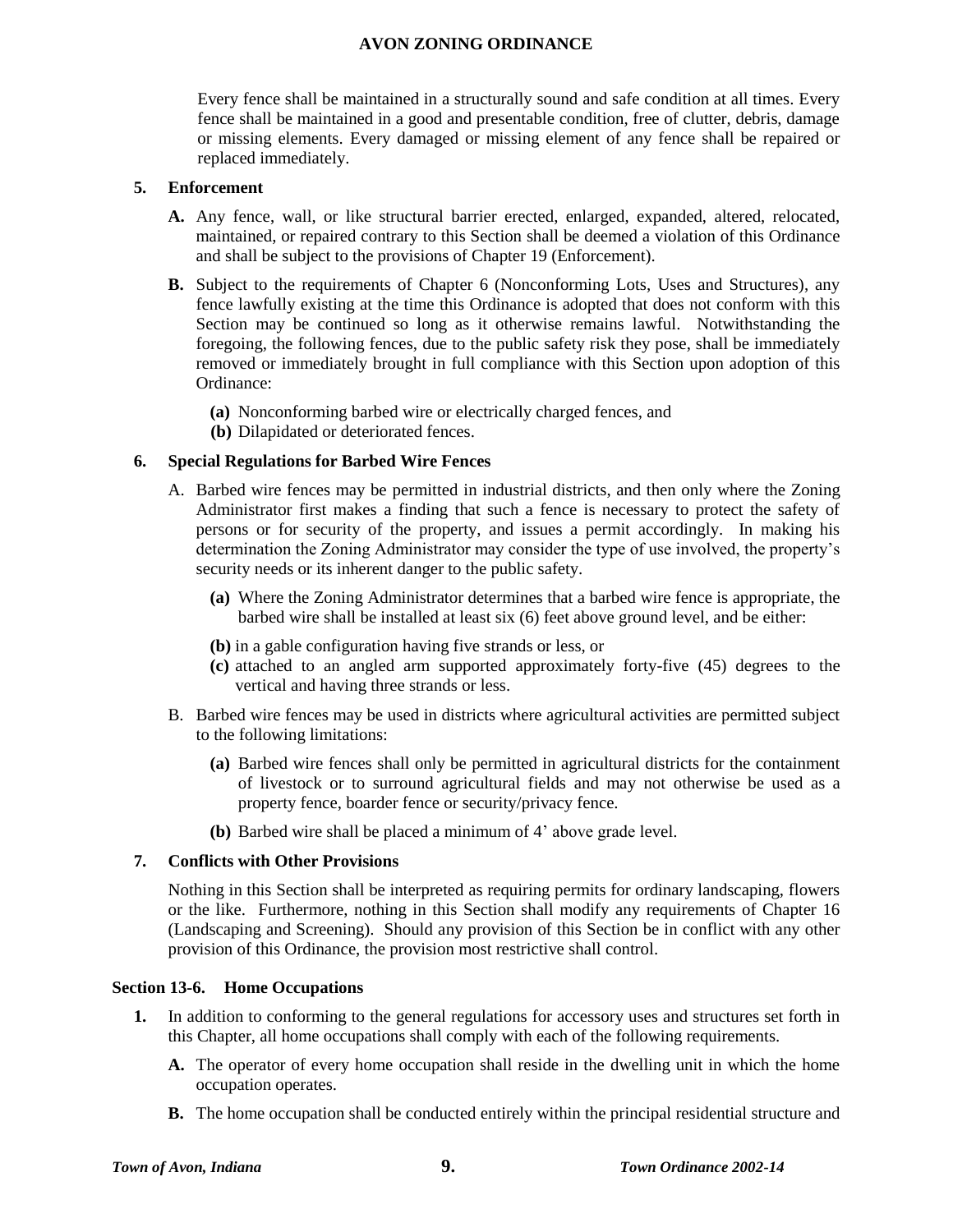shall be incidental and subordinate to the principal residential use of the structure. No work shall be conducted within any attached or detached garage. Limited storage may be allowed in any attached or detached garage provided, such storage does not create a nuisance or prevent the utilization of the garage for parking motor vehicles.

- **C.** The home occupation shall not interfere with the delivery of utilities or other services to the neighborhood in which the principal residential structure is located.
- **D.** No traffic shall be generated by such home occupation in greater volume than would normally be expected in a residential neighborhood, and the need for off-street parking shall be accommodated on site.
- **E.** The activity shall not generate any noise, vibrations, smoke, dust, odors, heat, glare, or interfere with radio or television reception in the area that would exceed that normally produced by a dwelling unit used solely for residential purposes.
- **F.** No toxic, explosive, flammable, radioactive, or other hazardous materials shall be used, sold, or stored on the site. However, materials common to ordinary household use are permitted, provided the quantity of such materials does not exceed that found in an ordinary household.
- **G.** Alteration of the residential appearance of the principal residential structure designed to promote or draw attention to the home occupation shall not be permitted. Furthermore, no displays or other indications of a home occupation in the yard, on the exterior of the dwelling unit, or visible from anywhere outside of the dwelling unit shall be permitted, except for one non-animated, non-illuminated, non-flashing announcement plate, indicating not more than the name of the occupation and the address of the resident. Such plate shall be attached flat against the wall of the residence and shall not exceed one (1) square foot in total surface area.
- **H.** No visitors in conjunction with the home occupation (clients, patrons, pupils, sales persons, etc.) shall be permitted between the hours of 9:00 p.m. and 6:00 a.m., and the home occupation shall not cause a significant increase in the amount of traffic or parking on any residential street. Furthermore, deliveries for the home occupation shall not restrict traffic circulation and may only occur between 9:00 a.m. and 5:00 p.m. Monday through Friday.
- **I.** No outdoor display or storage of materials, goods, supplies, or equipment shall be permitted on the premises.
- **J.** The home occupation shall, at all times, comply with all other applicable laws and ordinances.
- **K.** The total interior floor area used for the home occupation shall not exceed twenty-five percent (25%) of the total interior floor area of the dwelling, provided that in no case shall the area of a home occupation exceed six hundred (600) square feet.
- **L.** No more than one (1) person who is not an actual resident of the dwelling unit may be employed on the site in connection with the home occupation.
- **M.** More than one home occupation may be permitted within an individual dwelling unit, provided all other standards and criteria applicable to home occupations are complied with. Such criteria shall be applied cumulatively to both uses as opposed to singularly to each use.
- **2.** Certain uses by their very nature of investment or operation have a pronounced tendency, once commenced, to expand beyond the scope of activity permitted for home occupations, and thereby impair the integrity of the residential district in which they are located. For this reason, the following uses, regardless of their possible compliance with the standards set for accessory use or home occupations are strictly prohibited:
	- **A.** Animal hospitals, kennels, or exotic bird or wildlife retailing;
	- **B.** Barber Shops or beauty parlors;
	- **C.** Clubs, including fraternities and sororities;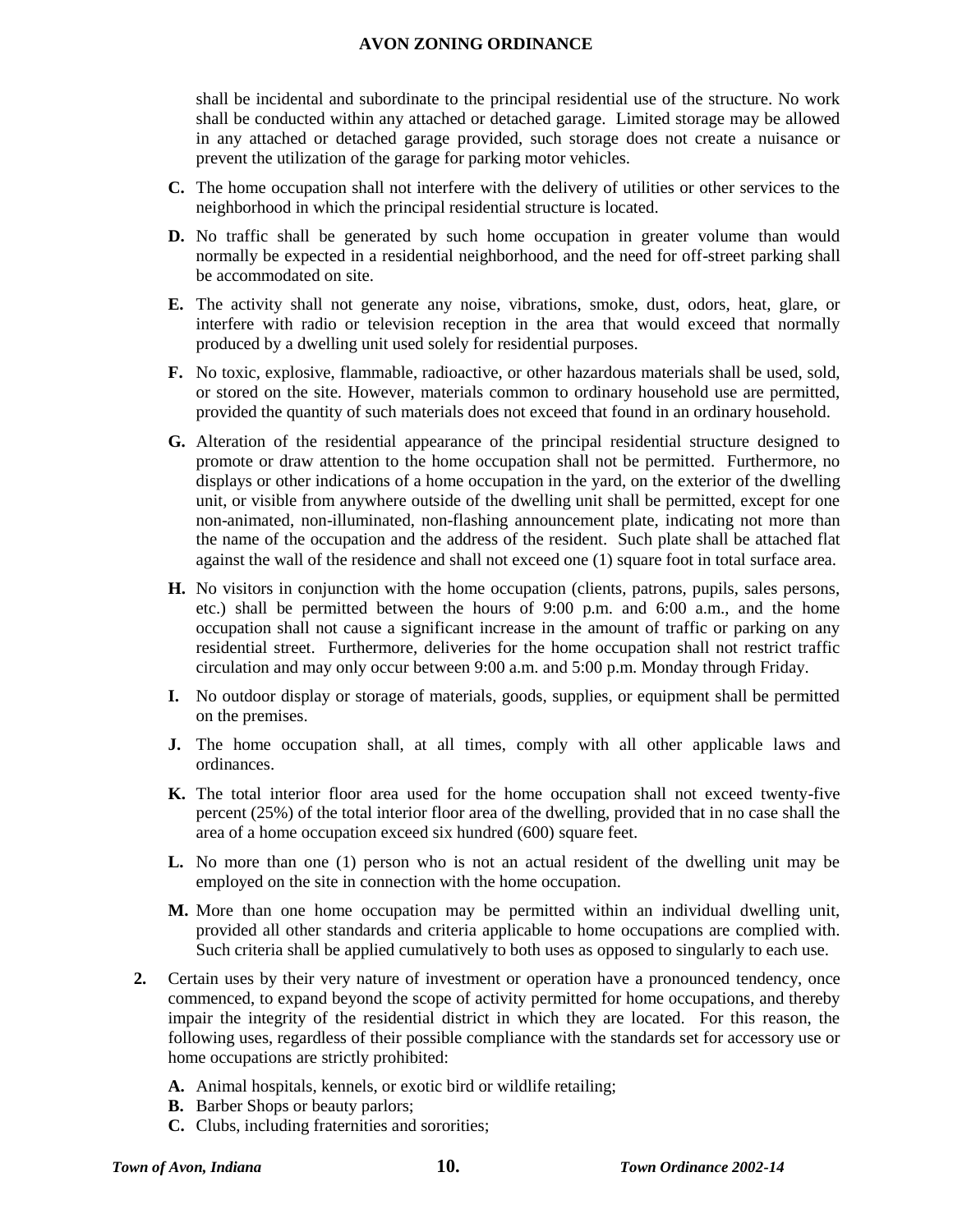- **D.** Funeral parlors;
- **E.** Medical or dental clinics;
- **F.** Nursing homes;
- **G.** Restaurants;
- **H.** Vehicle or machine repair;
- **I.** Welding or machine shops;
- **J.** Other similar uses as determined by the Zoning Administrator pursuant to Chapter 4, Section 4-7 (Interpretations).
- **3.** Any violation of this Section 13-6 shall be deemed to be a violation of this Ordinance and subject to the provisions of Chapter 19 (Enforcement).

## **Section 13-7. Bed and Breakfast Establishments**

Bed and breakfast establishments, where allowed, shall adhere to the following requirements.

- **1.** Bed and breakfast establishments shall only be located within and accessory to an owneroccupied single-family detached home.
- **2.** Bed and breakfast establishments shall comply with all local, county and state fire and health regulations.
- **3.** No ancillary commercial use shall be operated in connection with an approved bed and breakfast establishment.
- **4.** The operation of a bed and breakfast establishment shall not be considered or classified as a Home Occupation.
- **5.** A bed and breakfast establishment shall include no more than five (5) guestrooms for rent.
- **6.** Accommodations shall not be provided to a particular guest for more than fourteen (14) consecutive days.

## **Section 13-8. Residential Facility for the Mentally Ill**

A residential facility for the mentally ill as defined in this Ordinance and by Indiana Code 12-7-2-167 may not be located within three thousand (3,000) feet of another residential facility for the mentally ill, as measured between lot lines.

## **Section 13-9. Manufactured Homes Standards**

Manufactured homes as scattered-site residences shall, in addition to the requirements for all residential uses in such districts, meet each of the following requirements and limitations.

- **1.** The home shall meet all requirements of this Ordinance, possess all necessary improvement location, building and occupancy permits and other certification required by this Ordinance.
- **2.** The home shall be attached and anchored to a permanent foundation in conformance with the regulations of the Indiana Residential Code and the manufacturer's installation specifications.
- **3.** The home shall comply with the provisions of the Town Building Code, pertaining to the exterior covering material, the roofing cover material, and roof pitch and customarily used on site-built residential dwellings. All exterior covering material shall extend over the top of the foundation.
- **4.** The home shall meet the minimum square footage requirements for the appropriate zoning district.
- **5.** The home shall be oriented such that its longest side is the side that faces the street frontage.

#### **Section 13-10. Satellite Dish Antenna**

These regulations shall apply to satellite dish antenna and other satellite reception devices greater than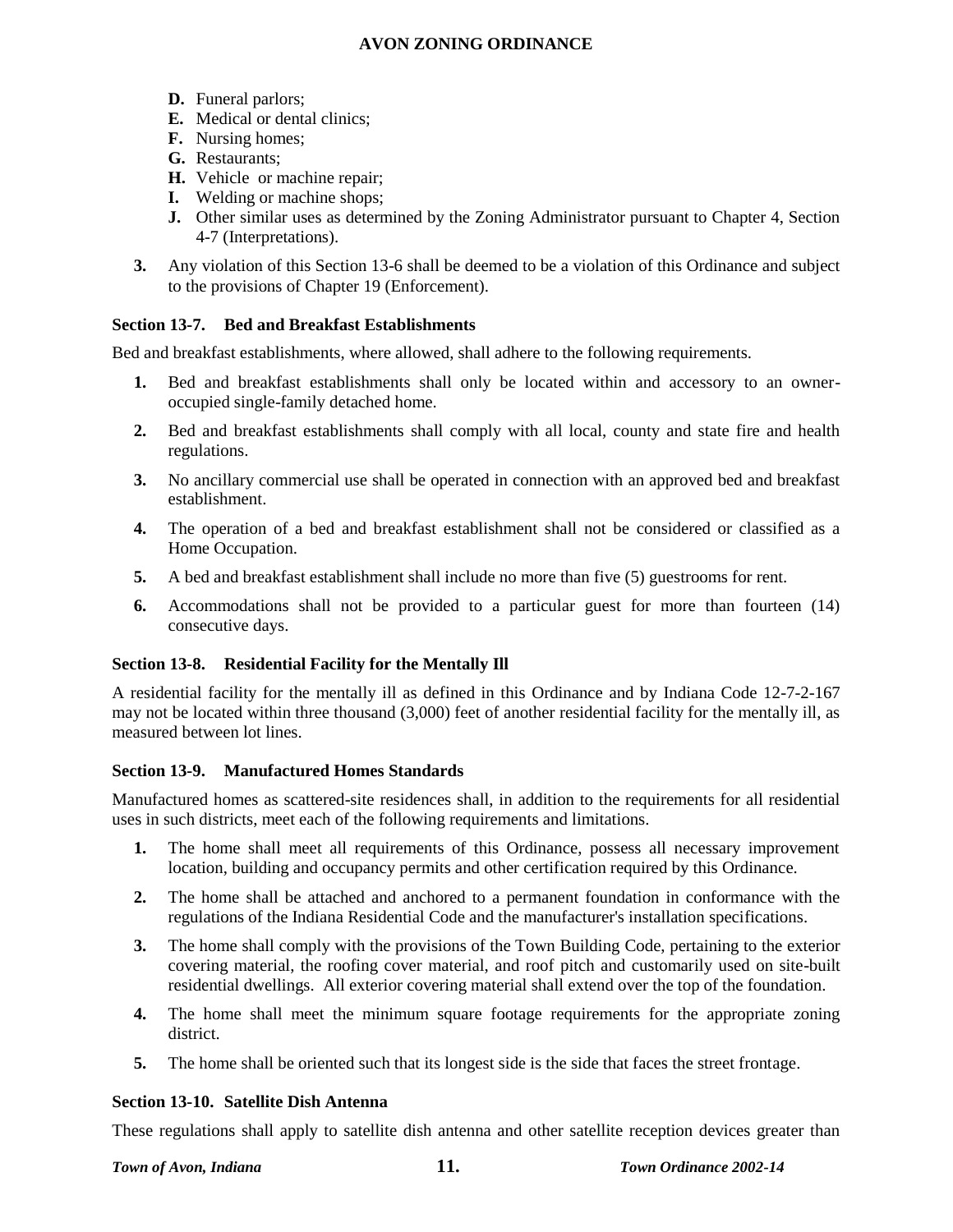## two (2) feet in diameter.

- **1.** General Purposes
	- **A.** These regulations contained herein are designed to promote the public health and safety by providing criteria for the placement of these antenna than ensures that all such installations are performed in a manner that limits endangerment of life and property on the site and on surrounding properties due to collapse or destruction.
	- **B.** These regulations are also designed to decrease the potential for urban blight in residential neighborhoods generated by guy wires, poles, cables, and other appurtenances.
	- **C.** These regulations are, however, intended to allow satellite dish antenna and other satellite reception devices to be located in a manner that: (1) does not unreasonably delay or prevent the installation, maintenance or use of the antenna; (2) does not unreasonably increase the cost of installation, maintenance or use of the antenna; or (3) preclude reception of an acceptable quality signal.

## **2. General Requirements**

- **A.** No person shall install a satellite dish antenna greater than two (2) feet in diameter without first obtaining an improvement location permit.
- **B.** Satellite dish antenna may be erected in the R4 and R5 residential zoning districts, provided the following criteria are met.
	- **(a)** The satellite dish antenna shall be ground mounted.
	- **(b)** The diameter shall not exceed ten (10) feet.
	- **(c)** The height shall not exceed twelve (12) feet.
	- **(d)** It shall be located between the rear building line of the principal structure and the required rear yard set back line. In case of a corner lot, such antenna shall not be located within the exterior side yard set back line.
- **C.** In the R-5 residential district, a satellite dish antenna may be roof mounted provided the diameter does not exceed ten (10) feet, and the height of the antenna does not exceed twelve (12) feet. A roof mounted satellite dish antenna shall be located at least ten (10) feet behind the front roofline of the structure. Notwithstanding the foregoing, a roof-mounted antenna shall not exceed the maximum height requirement of the zoning district within which it is located.
- **D.** Satellite dish antenna may be erected in any non-residential zoning district provided the following criteria are met.
	- **(a)** The diameter shall not exceed twelve (12) feet.
	- **(b)** The height of a ground-mounted antenna shall not exceed twenty-five (25) feet.
	- **(c)** The height of a roof-mounted antenna shall not exceed fifteen (15) feet. Notwithstanding the foregoing, a roof-mounted antenna shall not exceed the maximum height requirement of the zoning district within which it is located. Furthermore, A roof mounted satellite dish antenna shall be located at least ten (10) feet behind the front roofline of the structure.
	- **(d)** A ground-mounted antenna shall comply with the yard setback requirements of the district within which it is located however, no antenna shall be located in any front yard or open space.
- **E.** Satellite dish antennas shall be installed and maintained in compliance with all applicable building and electrical codes, and shall be subject to the following standards.
	- **(a)** Satellite dish antennae shall be solid in color.
	- **(b)** Not more than one (1) antenna greater than two (2) feet in diameter shall be allowed on any lot unless shown on an approved site plan.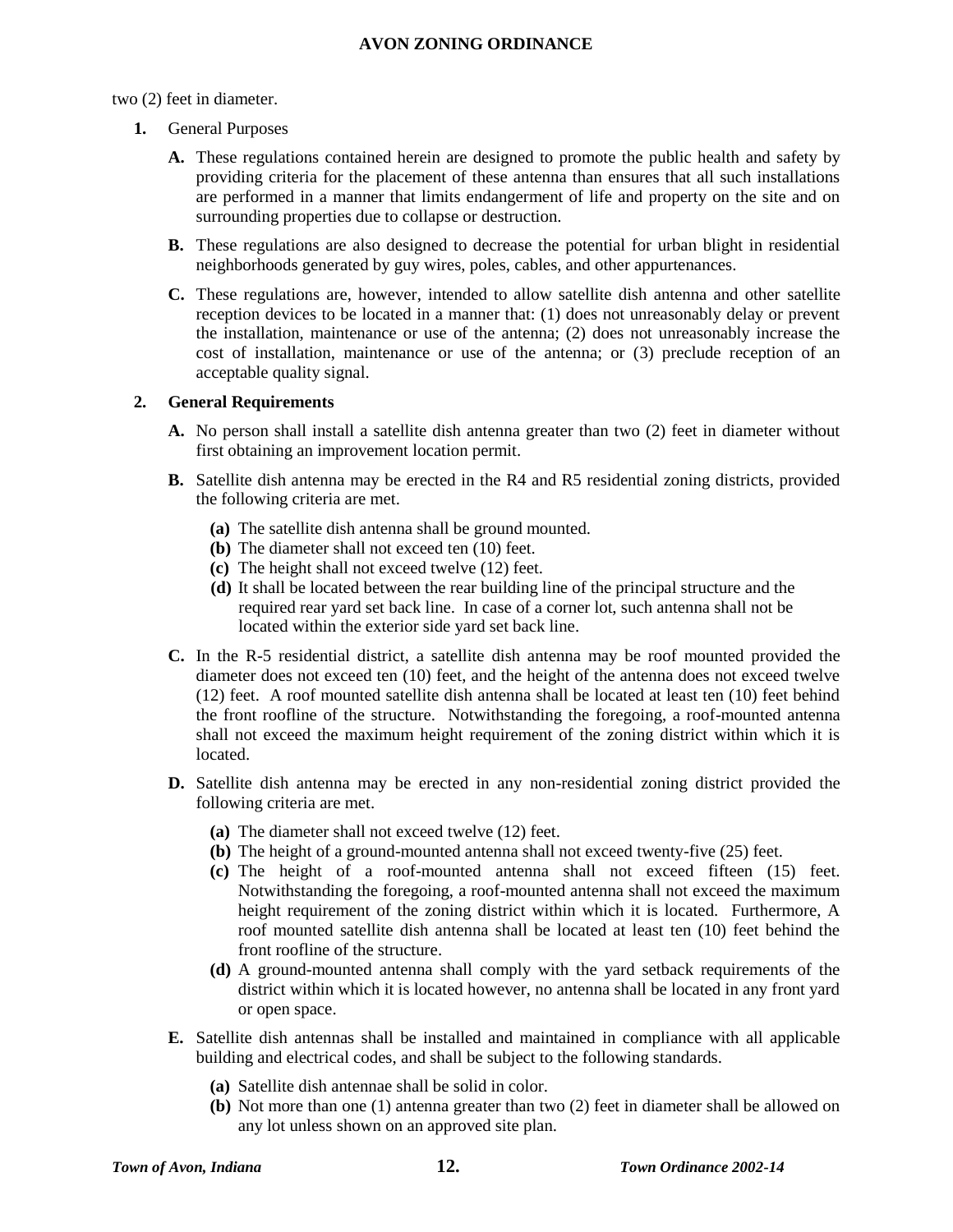**(c)** No advertising, logos, or corporate symbols shall be permitted on any satellite dish antenna greater than two (2) feet in diameter.

## **Section 13-11. Amateur Radio Antenna**

Amateur radio serves the community by providing emergency communications that benefit both the Town of Avon, and central Indiana generally. The Town of Avon supports these valuable community services and therefore, individual amateur transmitting and receiving antennae and associated support structures owned or operated by licensed amateur radio operators shall be permitted as accessory structures in accordance with these provisions.

- **1.** Amateur Radio Club and repeater station antennae and support structures are permitted to such a height as necessary to maintain reliable communications.
- **2.** Antenna structures of amateur radio operators licensed by the Federal Communication Commission may, as of right, have a height not exceeding seventy-five (75) feet above grade. The height shall be measured vertically and shall include the height of any building upon which the antenna support structure is mounted.
- **3.** Antennae may be located above the antenna support structure as reasonably necessary for effective radio communications.
- **4.** Upon the Federal Communication Commission licensed operator's cessation of ownership or leasehold rights in the subject antenna support structure, or on loss of his or her federal amateur radio license (whichever occurs first), the operator shall forthwith (but in no case more than thirty (30) days) safely remove all antenna support structures at no expense to the Town. In the event that the operator fails or refuses to remove the antenna support structure, then the owner of the subject lot shall be responsible for the removal of all such structures.
- **5.** On residential lots, any antenna support structure shall be located in an area between the rear building line of the principal structure and the required rear yard setback line. It case of a corner lot, such antenna shall not be located within the exterior side yard setback.
- **6.** Nothing in this Section shall effect any existing antenna support structure utilized by any federally licensed amateur radio operator which has been constructed and is in place prior to the passage of this Ordinance.

## **Section 13-12. Wireless Communication Service Facilities**

## **1. Purpose**

The purpose of this Section is to regulate the placement, construction, and modification of wireless communication service facilities in order to protect the health, safety, and general welfare of the public while at the same time not unreasonably interfering with the development of the competitive wireless telecommunications marketplace within the corporate limits of the Town of Avon.

## **2. District Requirements**

Wireless communication service facilities may be allowed in the following districts. (Subject to the limitations set forth herein, wireless communication service facilities shall be exempt from the maximum height limitations established in each zoning district.) Wireless communication service facilities requiring a special exception shall be subject to Chapter 4, Section 4-4 (Special Exceptions). Wireless communication service facilities permitted as of right shall be subject to the requirements of Chapter 4, Section 4-1 (Improvement Location Permit) and Chapter 4, Section 4-8 (Development Plans). A Wireless Communications Facility may be located on a lot occupied by another principal structure.

| DISTRICTS | USE STATUS | <b>HEIGHT LIMITATIONS</b> |
|-----------|------------|---------------------------|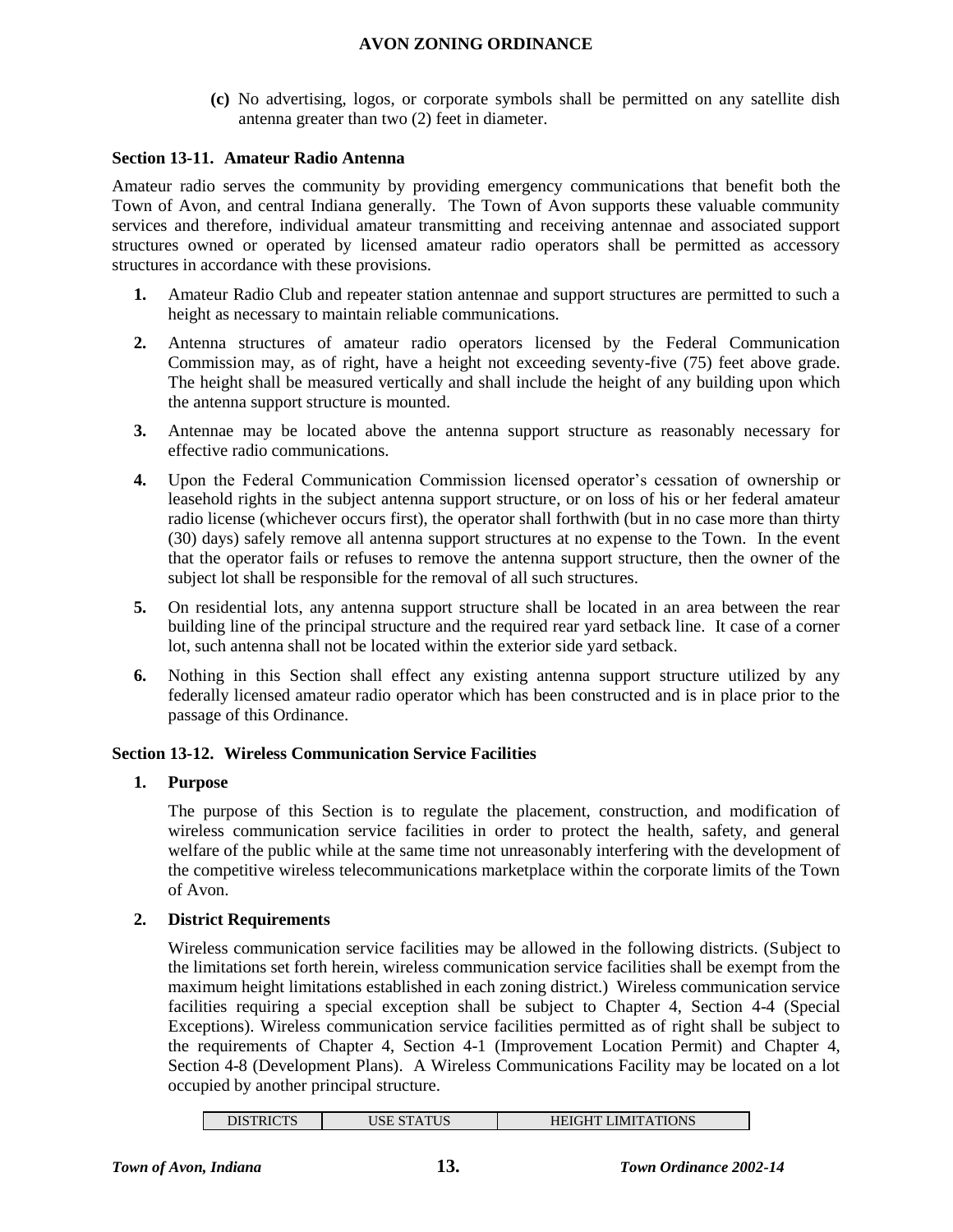| $C-1$ | Special Exception | Not to exceed 150 feet |
|-------|-------------------|------------------------|
| $C-2$ | Permitted         | Not to exceed 150 feet |
|       | Special Exception | Not to exceed 250 feet |
| $C-3$ | Permitted         | Not to exceed 150 feet |
|       | Special Exception | Not to exceed 250 feet |
| $C-4$ | Permitted         | Not to exceed 150 feet |
|       | Special Exception | Not to exceed 250 feet |
| SC    | Permitted         | Not to exceed 150 feet |
|       | Special Exception | Not to exceed 250 feet |
| $I-1$ | Permitted         | Not to exceed 200 feet |
|       | Special Exception | Not to exceed 250 feet |
| $I-2$ | Permitted         | Not to exceed 200 feet |
|       | Special Exception | Not to exceed 250 feet |
| $I-3$ | Permitted         | Not to exceed 200 feet |
|       | Special Exception | Not to exceed 250 feet |
| $I-4$ | Permitted         | Not to exceed 200 feet |
|       | Special Exception | Not to exceed 250 feet |

- **A.** For the purpose of determining compliance with the requirements of this Section, measurement of a facility's height shall include the structure itself (for roof or building mounted facilities), the base pad, and any other equipment attached thereto that extends more than twenty (20) feet over the top of the structure itself. The structure height shall be measured from grade.
- **B.** Notwithstanding the forgoing height requirements, building or roof mounted wireless communication service facilities shall not exceed a height in excess of one hundred percent (100%) of the host building.
- **C.** The Town of Avon encourages the collocation of commercial wireless telecommunications service facility antennae on existing or planned commercial wireless telecommunications service facilities in order to minimize the proliferation of antenna support structures and to achieve the most efficient use of land within the community. Therefore, the collocation of subsequent commercial wireless telecommunications service facility antennae on existing facilities, whether such facilities were originally permitted as of right or through the special exception process, will only require obtaining a Improvement Location Permit. (Chapter 4, Section 4-2)

## **3. Applications**

In addition to requirements of Chapter 4, Section 4-4 (Special Exceptions), Chapter 4, Section 4-1 (Improvement Location Permit) or any other requirement prescribed by this zoning ordinance as the case may be, applications for the establishment of a commercial wireless telecommunications service facility shall include at least the following information.

- **A.** The name, address, and telephone number of the owner and lessee of the parcel of land upon which the commercial wireless telecommunications service facility is to be situated. If the applicant is not the owner of the property, documentation that the owner of the property has granted, by agreement, use of the property for the proposed facility.
- **B.** The name, address, and telephone number of all owners of other wireless communication service facilities within the service area of the proposed facility, including municipally owned property.
- **C.** Documentation, signed by an Engineer licensed in the State of Indiana, that the facility is designed in accordance with the Town's Building Code and with national standards for steel towers, in addition to all other state and federal laws and regulations applicable thereto.
- **D.** An affidavit attesting to the fact that the applicant made diligent, but unsuccessful, efforts to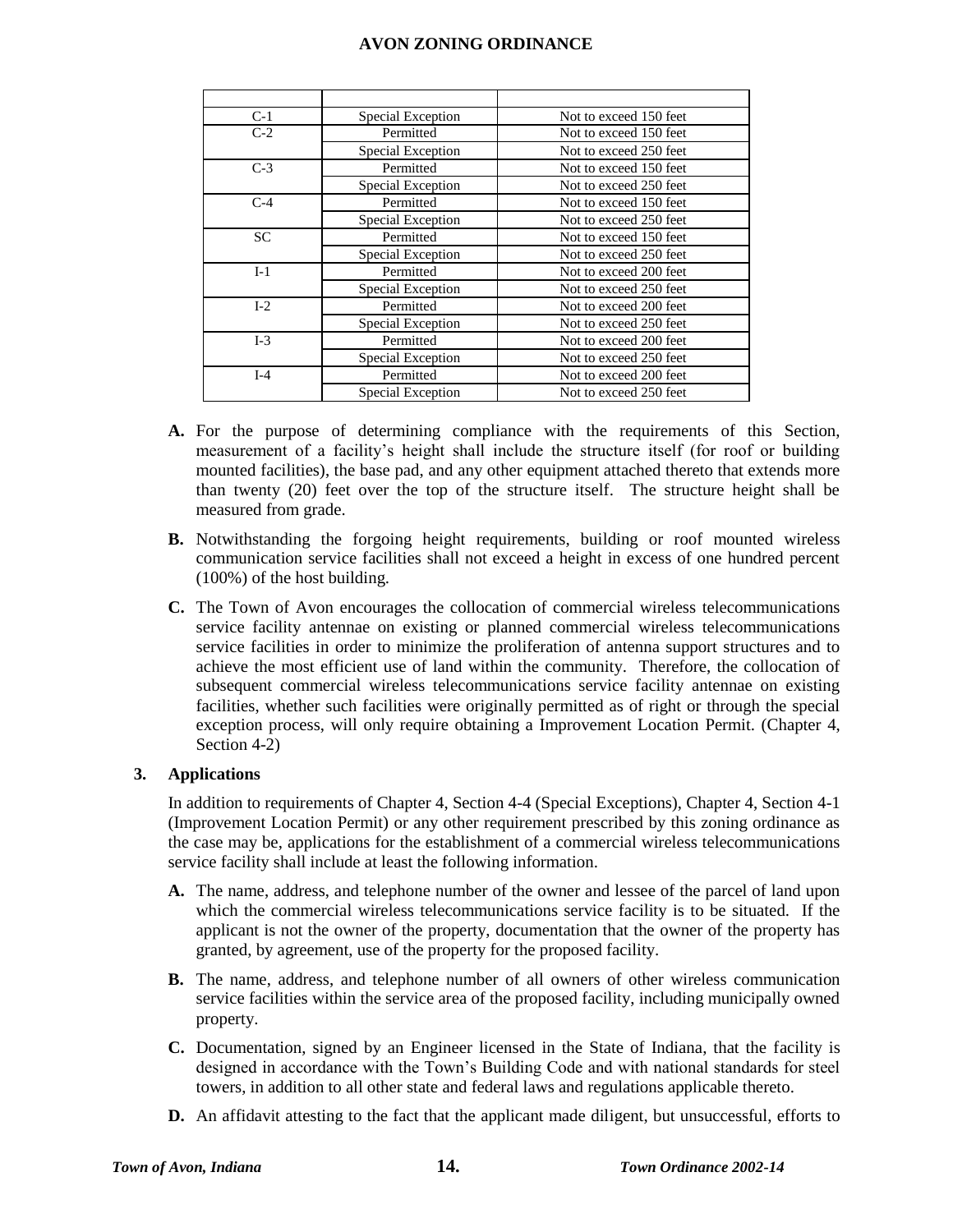receive permission to install or co-locate the applicant's facility on another service provider's facility within the service area desired by the applicant and that the proposed site is therefore, of practical necessity for the applicant. A diligent effort shall require that all owners of potentially suitable structures within a one-quarter (1/4) mile radius of the proposed Wireless Communications Tower site be contacted and that one (1) or more of the following reasons for not selecting such structure apply:

- **(a)** The proposed antennas and related equipment would exceed the structural capacity of the existing structure and its reinforcement could not be accomplished at a reasonable cost.
- **(b)** The proposed antennas and related equipment would cause radio frequency interference with other existing equipment for that existing structure and the interference could not be prevented at a reasonable cost.
- **(c)** Such existing structures do not have adequate location, space, access or height to accommodate the proposed equipment or to allow it to perform its intended function.
- **(d)** Addition of the proposed antennas and related equipment would result in electromagnetic radiation from such structure exceeding applicable standards established by the Federal Communications Commission governing human exposure to electromagnetic radiation.
- **(e)** A commercially reasonable agreement could not be reached with the owners of such structures.

## **4. General Requirements**

In addition to any other requirement prescribed by this zoning ordinance, a wireless communication service facility shall be required to meet the following requirements.

- **A.** No wireless communication service facility shall be established or used within the Town of Avon until all necessary approvals and permits, whether local, state, or federal have been secured.
- **B.** No wireless communication service facility shall be located in any required yard setback, nor shall a free standing or guy anchored wireless communication service facility be located within fifty (50) feet of any property boundary line.
- **C.** A free standing or guy anchored wireless communication service facility shall be located no closer than fifteen hundred (1,500) feet from a residential district, residential use, or Planned Unit Development district containing residential structures.
- **D.** All guy wires must be situated on the same lot as the commercial wireless telecommunications service facility, and shall not be located within the required yard areas (setbacks) dictated by the zoning district in which it is located.
- **E.** Free standing or guy anchored wireless communication service facilities and their related accessory structures when located on a site as an accessory use shall be located behind the rear building line of the structure housing the principal use. Vehicle access to the tower and related accessory structure shall not interfere with the parking or vehicular circulation provided for the principal use.
- **F.** Wireless communication service facilities shall be designed to be compatible with neighboring buildings and uses. Efforts shall be taken when locating wireless communication service facilities to preserve or enhance the existing character of a site's topography and vegetation.
- **G.** Wireless communication service facilities shall be designed to accommodate three or more wireless communication providers in order to facilitate the co-location of other service provider's facilities.
- **H.** Wireless communication service facilities shall be painted to blend or match with a host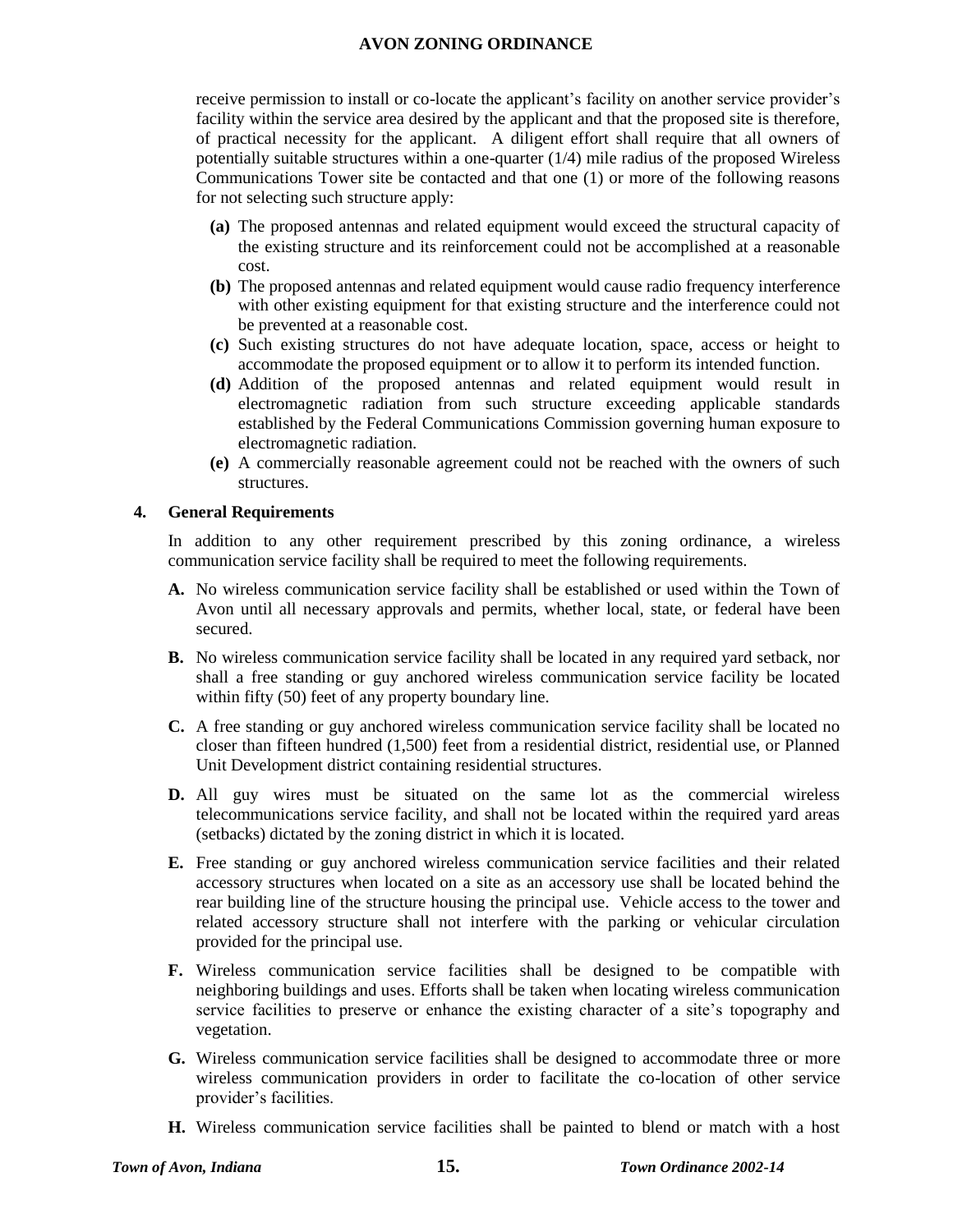building or the environment. The facility shall be of a single color, having a flat, matte, nongloss, non-florescent finish. The color scheme for the facility shall be subject to the approval of the Plan Commission as a part of the development plan review process.

- **I.** Free standing or guy anchored commercial wireless communication service facilities, including any associated accessory building or structure, shall be enclosed by a fence or wall at least six (6) feet in height. All fences and walls shall be screened with appropriate landscaping and screening techniques, so that no more than two-thirds (2/3) of the surface of the fence or wall is visible within three (3) years after erection of facility from a public street or from any adjoining residential lot.
- **J.** No advertising, logos, or corporate symbols shall be permitted on any wireless communication service facility or any building or structure accessory thereto.
- **K.** Every wireless communication service facility shall be fully automated. No employee of the communication provider shall be stationed at the site, except for the completion of periodic maintenance.
- **L.** Equipment storage shelters associated with a wireless communication service facility shall be compatible with the surrounding built or natural environment and shall not exceed a height of fifteen (15) feet, nor exceed a size of four hundred and fifty (450) square feet.
- **M.** No signals or lights or other illumination shall be permitted on the wireless communication service facilities unless required by the Federal Communication Commission, the Federal Aviation Administration, or by the Town of Avon.
- **N.** Every wireless communication service facility shall be separated from all other wireless communication service facilities a minimum of fifteen hundred (1,500) feet.
- **O.** No wireless communication service facility may be established as an accessory use on a property prior to the establishment of a principal use.
- **P.** No wireless communication service facility may disturb or diminish the radio or television or similar reception for any adjoining property.
- **Q.** Where a wireless communication service facility becomes abandoned, obsolescent, or ceases to be used, except in relation to acts of God, it shall be taken down and removed from the premises by the owner of the facility, or its agents, or the person having control of the premises on which the facility is located within six (6) months of a finding by the Zoning Administrator of its abandonment, obsolescence, or cessation of use.
- **R.** Wireless communication facilities shall be accessible from a public street by means of an easement or private drive at least twenty (20) feet in width and covered with a dust-free, allweather surface.

## **Section 13-13. Temporary Uses**

## **1. Authorization**

Subject to the general and specific regulations set forth herein and all other applicable regulations of the district in which a temporary use may be located, the temporary uses set forth below may be allowed provided, a temporary use permit is first obtained, pursuant to Section 4-9 (Temporary Uses) of this Ordinance.

## **2. General Regulations**

- **A.** No temporary use shall be permitted in a district if it would have a significant negative impact, including aesthetic impact, on any adjacent property or on the area, as a whole, in which it is located.
- **B.** No temporary use shall be permitted that causes or threatens to cause an on-site or off-site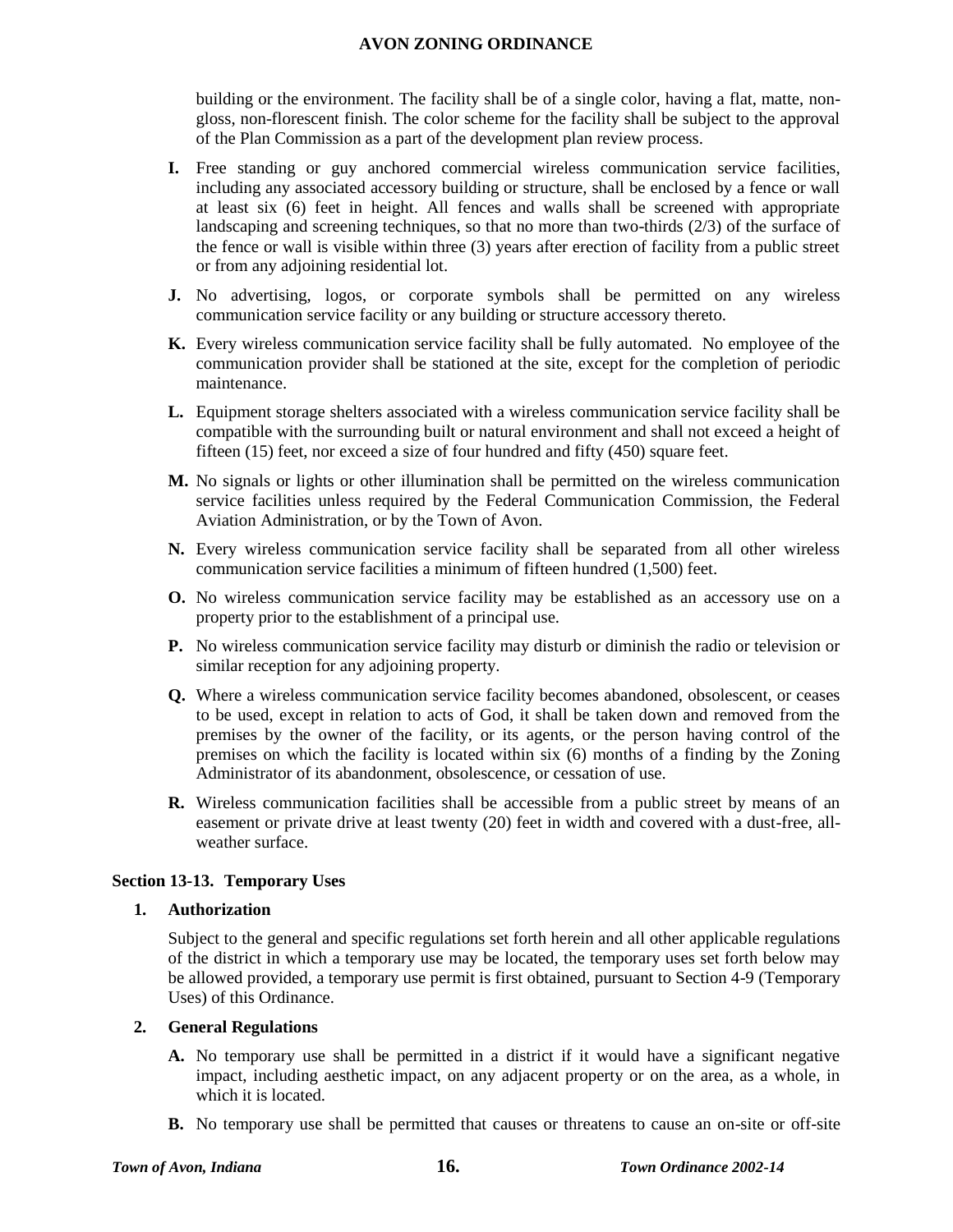threat to the public safety.

- **C.** No temporary use shall be permitted if the additional vehicular traffic reasonably expected to be generated by such temporary use would have undue detrimental effects on surrounding streets and uses.
- **D.** No temporary use shall be permitted if such use would conflict with another previously authorized temporary use.
- **E.** Temporary signs shall be permitted only in accordance with the provisions of Chapter 18 (Signs).
- **F.** Except as expressly provided otherwise, every temporary use shall comply with the regulations applicable in the district in which such temporary use is located.
- **G.** Every temporary use shall comply with any such other conditions as may be imposed by the Zoning Administrator designed to be reasonably necessary to achieve the purposes of this Ordinance or to protect the public health, safety, and general welfare.

## **3. Temporary Uses Permitted**

- **A.** Seasonal Sales of merchandise or the display of merchandise may be allowed in any commercial district, provided however, that:
	- **(a)** No required front yard shall be used for the sale or display of merchandise,
	- **(b)** Where more than one commercial establishment shares a parking lot, the sale or display of merchandise shall not encroach into parking areas.
	- **(c)** Such use shall be limited to thirty (30) consecutive days, and no more than four (4) such sales may be held each year.
	- **(d)** Where free standing tents or tent-like structures are used, such structures shall not cover more than 800 square feet in surface area and shall be inspected by the Fire Marshall.
- **B.** House, Apartment, Garage, and Yard sales may be allowed in any residential district subject to the following conditions.
	- **(a)** Sale merchandise shall be limited to the personal possessions of the owner-occupant of the dwelling unit at which such sale is being conducted.
	- **(b)** Such use shall be limited to a period not to exceed three (3) consecutive days,
	- **(c)** No more than two (2) such sales shall be conducted from the same residence in any twelve-month period.
	- **(d)** The hours of operation shall be limited to 8 a.m. to 8 p.m.
	- **(e)** One sign, not to exceed six (6) square feet in area, may be permitted in connection with the sale provided such sign shall be placed only in the yard of the premises conducting the sale.
- **C.** Christmas tree sales may be allowed in any district other than a residential district subject to the following conditions.
	- **(a)** Such use shall be limited to a period not to exceed forty-five (45) days.
	- **(b)** Trees remaining on hand after December  $25<sup>th</sup>$  shall be removed from the premises no later than December  $31<sup>st</sup>$  of the same year.
	- **(c)** Such use shall provide adequate customer parking, traffic access, and the absence of an adverse impact on other properties.
	- **(d)** Christmas trees for sale shall not be stored or displayed within fifteen (15) feet of any building.
	- **(e)** One sign, not to exceed sixteen (16) square feet in area, may be permitted in connection with the sale provided such sign shall be placed only on the lot on which the sale is located.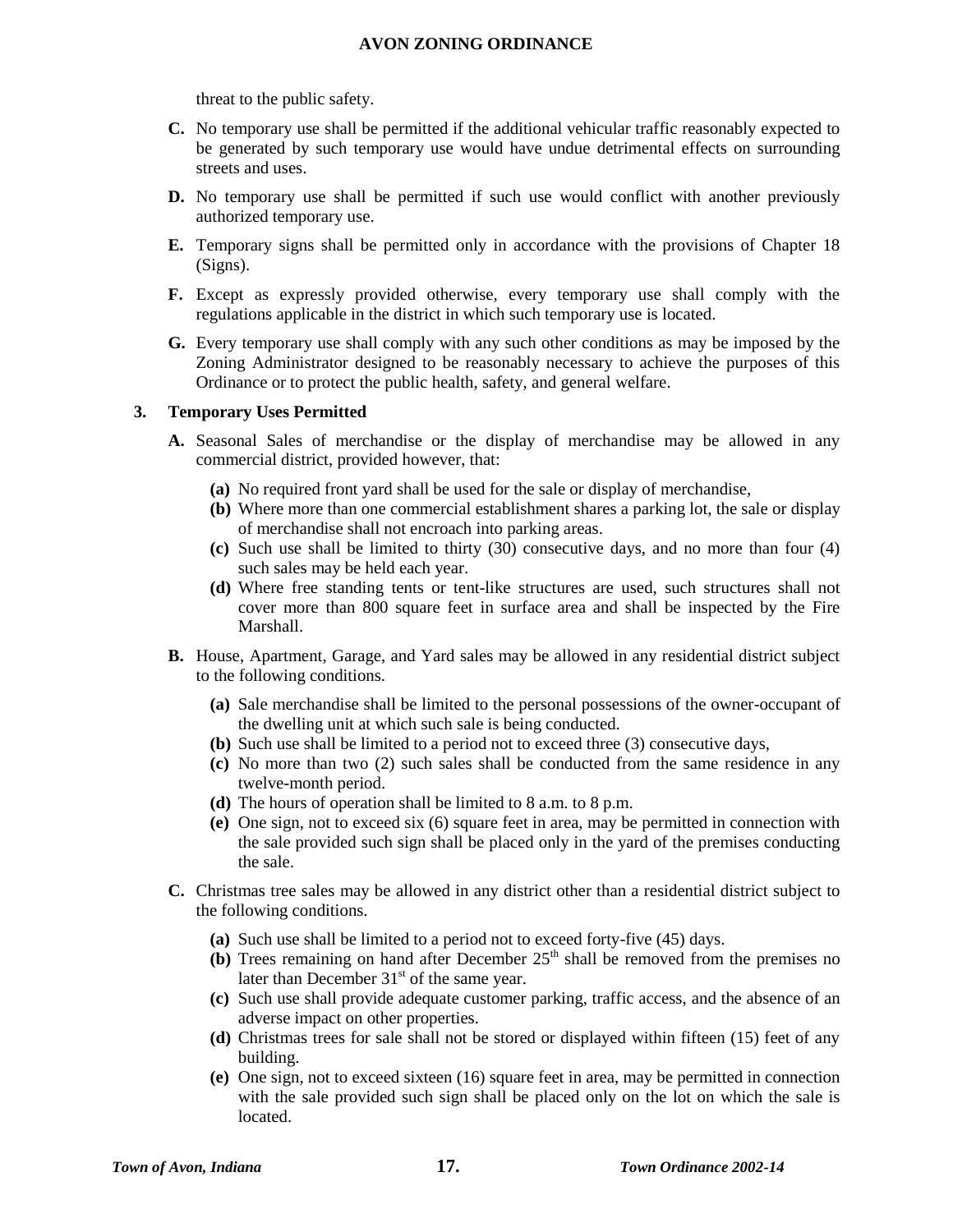- **D.** Fireworks sales may be permitted in any industrial district subject to the following conditions.
	- **(a)** Such use shall be limited to a period not to exceed forty-five (45) days.
	- **(b)** Such use shall provide adequate customer parking, traffic access, and the absence of an adverse impact on other properties.
	- **(c)** No more than one temporary use permit for the sale of fireworks shall be issued per site within any twelve  $(12)$  month period.
	- **(d)** No such uses shall be permitted when visible from anywhere along US 36 or from State Route 267 or Dan Jones Road between 100 N and 100 S.
	- **(e)** Such use shall be inspected and approved by the Fire Marshall before any sales may begin.
- **E.** Contractors' offices and equipment sheds may be allowed in any district subject to the following conditions.
	- **(a)** the use shall be accessory to an active construction project and shall be located on the same lot or within the same phase of the subdivision under construction.
	- **(b)** The use shall contain no sleeping or cooking accommodations.
	- **(c)** Such use shall be limited to a period not to exceed the duration of the active construction phase of such project.
- **F.** Real Estate offices, including model units, may be allowed in any district subject to the following conditions.
	- **(a)** The use shall be accessory to an active new development and shall not be constructed prior to secondary approval of the development by the Plan Commission.
	- **(b)** The use shall contain no sleeping or cooking accommodations unless located in a model dwelling unit. However, a model dwelling unit may not be used as residence or sleeping quarters during the period of the active selling or leasing of units or space in such development.
	- **(c)** Such use shall be limited to the period of the active selling or leasing of units or space in such development or phase of a subdivision, and to activities related to the development in which such office is located.
	- **(d)** No such office shall be used as the general office or headquarters of any firm, corporation, partnership, or other business entity form.
	- **(e)** Model units/homes shall not be located within 100 feet of the entrance to the subdivision unless off street parking is provided for the unit/home.
- **G.** Indoor and outdoor art, craft, and plant shows, outdoor exhibits and display of merchandise and outdoor sales may be allowed in any district other than a residential district, subject to following conditions.
	- **(a)** Such use shall provide adequate customer parking, traffic access, and the absence of an adverse impact on other properties.
	- **(b)** Every such sale shall be limited to a period not to exceed three consecutive (3) days, and no more than two (2) sales shall be permitted in the same location in any twelve (12) month period.
	- **(c)** Notwithstanding Section 13-13(3)(L) below, no such uses shall be permitted when visible from anywhere along US 36 or from State Route 267 or Dan Jones Road between 100 N and 100 S.
	- **(d)** Permanent outdoor sales of merchandise or any temporary outdoor sales not defined as a temporary use in Section 13-13 shall not be permitted in any district unless express permission is granted by the Plan Commission through the development plan process for an approved permitted use or special exception.
- **H.** Farm Product Sales may be allowed in any non-residential district subject to the following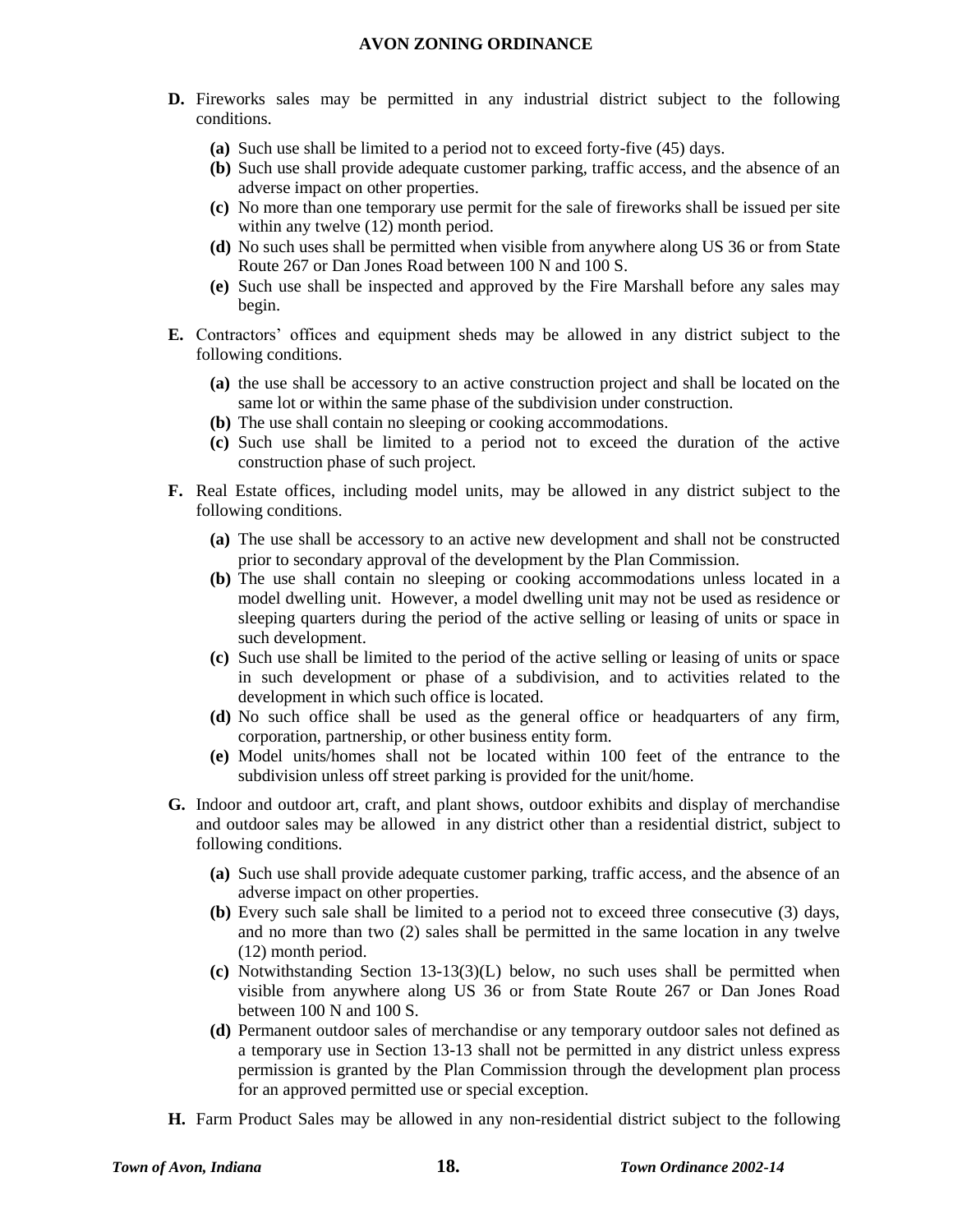#### conditions.

- **(a)** Such farm product sale shall use no permanent structures.
- **(b)** The sale of products or merchandise shall be limited to fresh (never having been frozen or packaged) dairy goods, fruits, vegetables, juices, flowers, plants, herbs, and spices produced or grown by the vendor; and baked goods made by the vendor.
- **I.** Civic and religious carnivals may be allowed in any district, but only when sponsored by a not-for-profit religious, philanthropic, or civic group or organization and subject to the following conditions.
	- **(a)** Such use shall provide adequate customer parking, traffic access, and the absence of an adverse impact on other properties.
	- **(b)** Such use shall be limited to a period not to exceed four (4) consecutive days when located within a Residential District or on any lot abutting a Residential District or ten (10) days when located within any other district.
	- **(c)** No such use shall be permitted to operate after 11:00 p.m.
	- **(d)** The concessionaire responsible for the operation of any such use shall submit to the Zoning Administrator, Fire Department and Police Department, along with its application for a Temporary Use Permit, the following:
		- **(1)** a site layout displaying adequate ingress and egress routes for emergency vehicles with no dead-end aisles;
		- **(2)** a plan for parking of vehicles, including handicapped parking;
		- **(3)** a plan for fire extinguishers or fire safety equipment showing the location and number of such equipment;
		- **(4)** a plan for a first aid station;
		- **(5)** a plan for refuse containers and service pickup showing the location and number of such equipment;
		- **(6)** a plan for restroom facilities; and
		- **(7)** a plan for site clean-up upon termination of the event.
- **J.** Sidewalk Sales may be allowed in any commercial district subject to the following conditions.
	- **(a)** Such sales shall be organized as an area-wide sidewalk sale with all merchants on all abutting lots in the same retail center.
	- **(b)** No more than four (4) such sales shall be permitted in any twelve (12) month period.
	- **(c)** No such sale shall be permitted for a period in excess of three (3) consecutive days.
	- **(d)** Items for sale shall be displayed so that there remains a clear walking path of at least five (5) feet in width.
- **K.** Tents may be permitted in any district when in connection with a permitted, accessory, temporary, or special event or use and subject to the following conditions.
	- **(a)** All tents shall be constructed of fire-retardant material and erected securely. Guy wires, stakes, or other supports shall be clearly marked and secured.
	- **(b)** No tent shall be allowed to remain for a period of more than two (2) days longer than the period during which the use with which it is associated is allowed to remain or, in the absence of any such period, ten (10) days.
	- **(c)** Every tent shall comply with the bulk, yard, and space requirements applicable to the district in which it is located.
	- **(d)** Every tent shall be inspected by the Fire Marshall prior to the beginning of any activity within the tent.
- **L.** Civic uses of public places may be permitted in any district when authorized by the governmental entity owning or controlling such property, provided, however, that no such use or activity imposes an undue adverse effect on neighboring streets or property.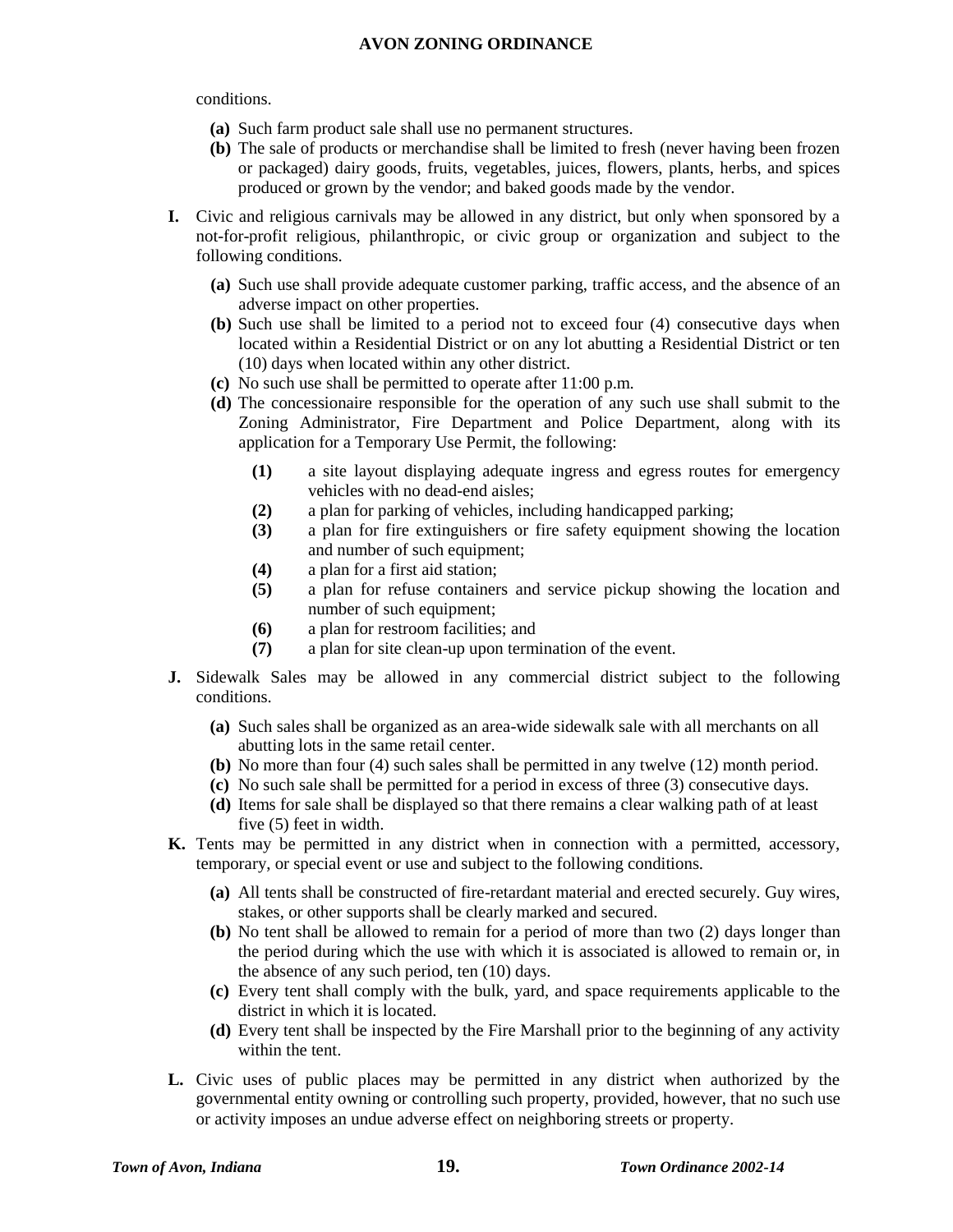- **M.** Charity Drop Boxes may be permitted in any commercial or industrial district subject to the following conditions.
	- **(a)** Such use shall be limited to a period not to exceed forty-five (45) days.
	- **(b)** The location of drop boxes shall not interfere with either pedestrian or vehicular movement within the site.
	- **(c)** No more than four (4) temporary use permits for such use shall be issued per site within any twelve (12) month period.
	- **(d)** The placement of charity drop boxes on the lot shall be subject to approval by the Zoning Administrator at the time of the issuance of the temporary use permit.
- **N.** Other similar temporary uses may be permitted in any district provided in the opinion of the Zoning Administrator the use is consistent with the purpose and intent of this Section and for the district in which it is proposed to be located.

## **Section 13-14. Sexually Oriented Businesses**

#### **1. Purpose.**

It is the purpose of this ordinance to regulate sexually oriented businesses to promote the health, safety morals and general welfare of the citizens of the Town of Avon, and to establish reasonable and uniform regulations to prevent continued injurious location and concentration of sexually oriented businesses within the Town of Avon.

The provisions of this ordinance have neither the purpose nor the effect of imposing a limitation or restriction on the content of any communicative materials, including sexually oriented materials. Similarly, it is not the intent nor effect of the ordinance to restrict or deny access by adults to sexually oriented materials protected by the First Amendment, or to deny access by distributors and exhibitors of sexually oriented entertainment to their intended market. Neither is it the intent nor effect of this ordinance to condone or legitimize the distribution of obscene material.

## **2. Classification.**

Principal Uses: The following sexually oriented businesses, as further defined in Section 20-3 (Definitions), shall be permitted in accordance with Table 12-1, the specific limitations of this Section and local licensing requirements.

- **A.** Adult Media Stores;
- **B.** Adult cabarets;
- **C.** Adult Entertainment facilities;
- **D.** Adult motels;
- **E.** Adult motion picture theaters;
- **F.** Adult theaters;
- **G.** Escort agencies;
- **H.** Lingerie modeling studio;
- **I.** Nude modeling studios;
- **J.** Sexual encounter centers; and
- **K.** Sex shops

Any sexually oriented business not clearly defined by this ordinance shall require a special exception from the Board of Zoning Appeals prior to location in a district which permits a sexually oriented business.

Accessory Uses: No use defined in this ordinance as a sexually oriented business shall be considered an accessory use to any other use, whether or not the principal use is a sexually oriented business.

Prohibited Uses: The following sexually oriented businesses shall not be permitted within any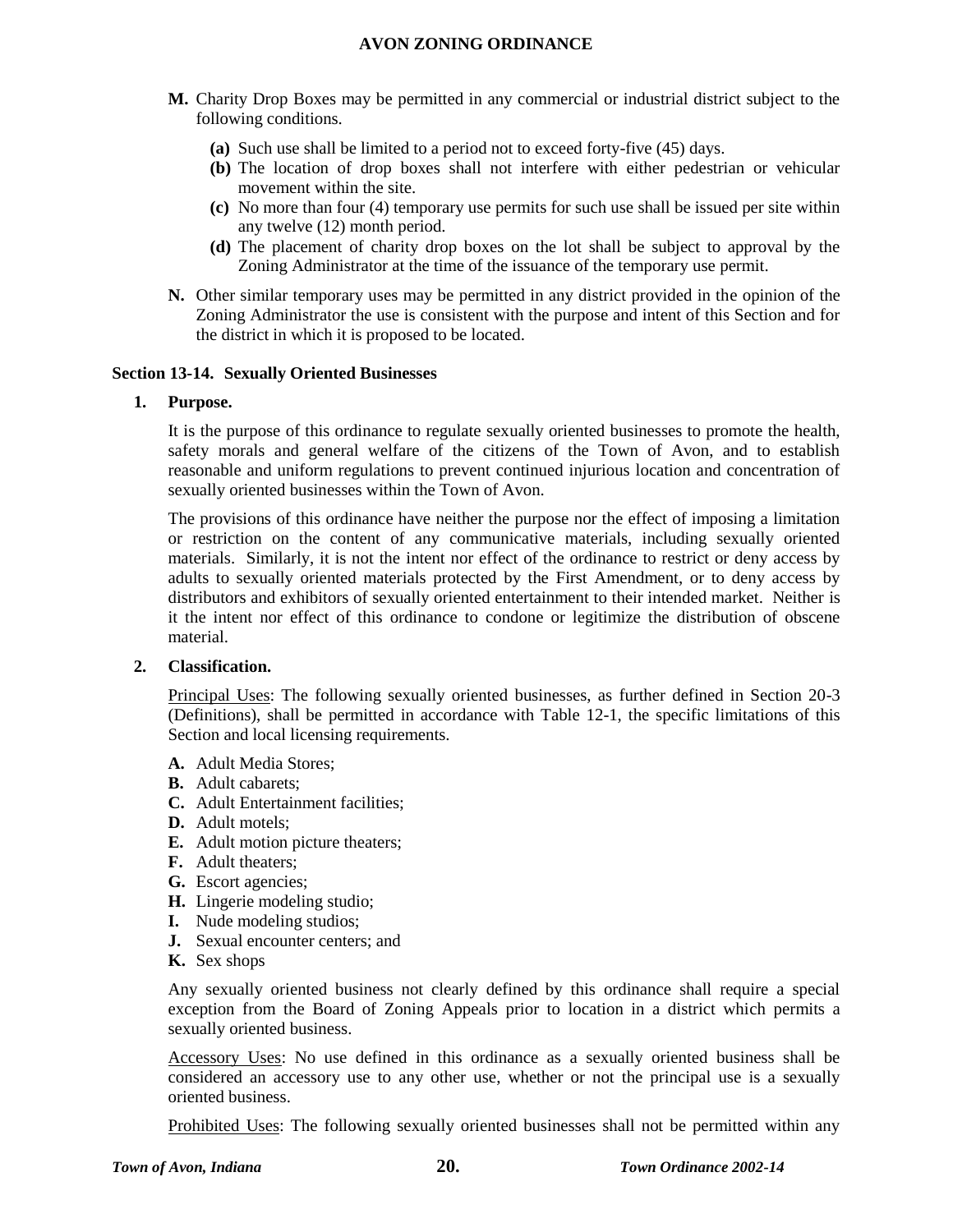district in the Town of Avon:

- **A.** Adult arcades;
- **B.** Video viewing booths; and
- **C.** Unlicensed and/or sex-oriented massage establishments

#### **3. Location of Sexually Oriented Businesses**

Sexually Oriented Businesses shall be permitted in accordance with the use matrices of the individual zoning districts, in addition to the location requirements set forth below.

Non-Conforming Sexually Oriented Businesses: Any sexually oriented business lawfully operating on or before the effective date of this ordinance shall be deemed a non-conforming use and shall be subject to Chapter 6 of this Ordinance, with the following modifications:

- **A.** When the non-conforming sexually oriented business is discontinued or abandoned for a period of ninety (90) days, such use shall not thereafter be reestablished or resumed.
- **B.** Non-conforming sexually oriented businesses shall not be increased, enlarged, extended or altered in any way, except that the use may be changed to a conforming use.
- **C.** If two (2) or more sexually oriented businesses which do not meet the separation requirements between sexually oriented uses, as set forth in subsection [C] below, but are otherwise within a permissible location, the sexually oriented business which was first established and continually operating at a particular location is the conforming use and the later-established business is non-conforming.

#### Separation Requirements

- **A.** For the purpose of this ordinance, distance shall be measured as a straight line from the nearest portion of the building or structure in which a sexually oriented business is conducted, to the nearest property line of the use for which separation is required. Measurements shall be made in a straight line, without regard to intervening structures or objects. No sexually oriented use shall be permitted adjacent to or within the same building as any of the uses set forth in this subsection, regardless of the total distance between the uses.
- **B.** Sexually Oriented Businesses shall not be established within one thousand (1,000) feet of the following uses:
	- **(a)** Another sexually oriented business
	- **(b)** A religious institution or place of worship;
	- **(c)** A public or private elementary or secondary school;
	- **(d)** A public or private park or recreational area; or
	- **(e)** The property line of a lot devoted to a residential use.
- **C.** Sexually Oriented Businesses shall not be established within one thousand five hundred (1,500) feet of the boundary of any residential district.
- **D.** Sexually Oriented Businesses shall not be established adjacent to or within the same block as the following uses:
- **E.** A library
- **F.** A day care center
- **G.** A sexually oriented business lawfully operating as a conforming use is not rendered a nonconforming use by the establishment of any of the aforementioned uses subsequent to the granting of the approval for the sexually orientated business.

## **4. Special Regulations for Media and Adult Media Stores**

**A.** Adult media in a shop where adult media constitutes more than 10 percent, but less than 40